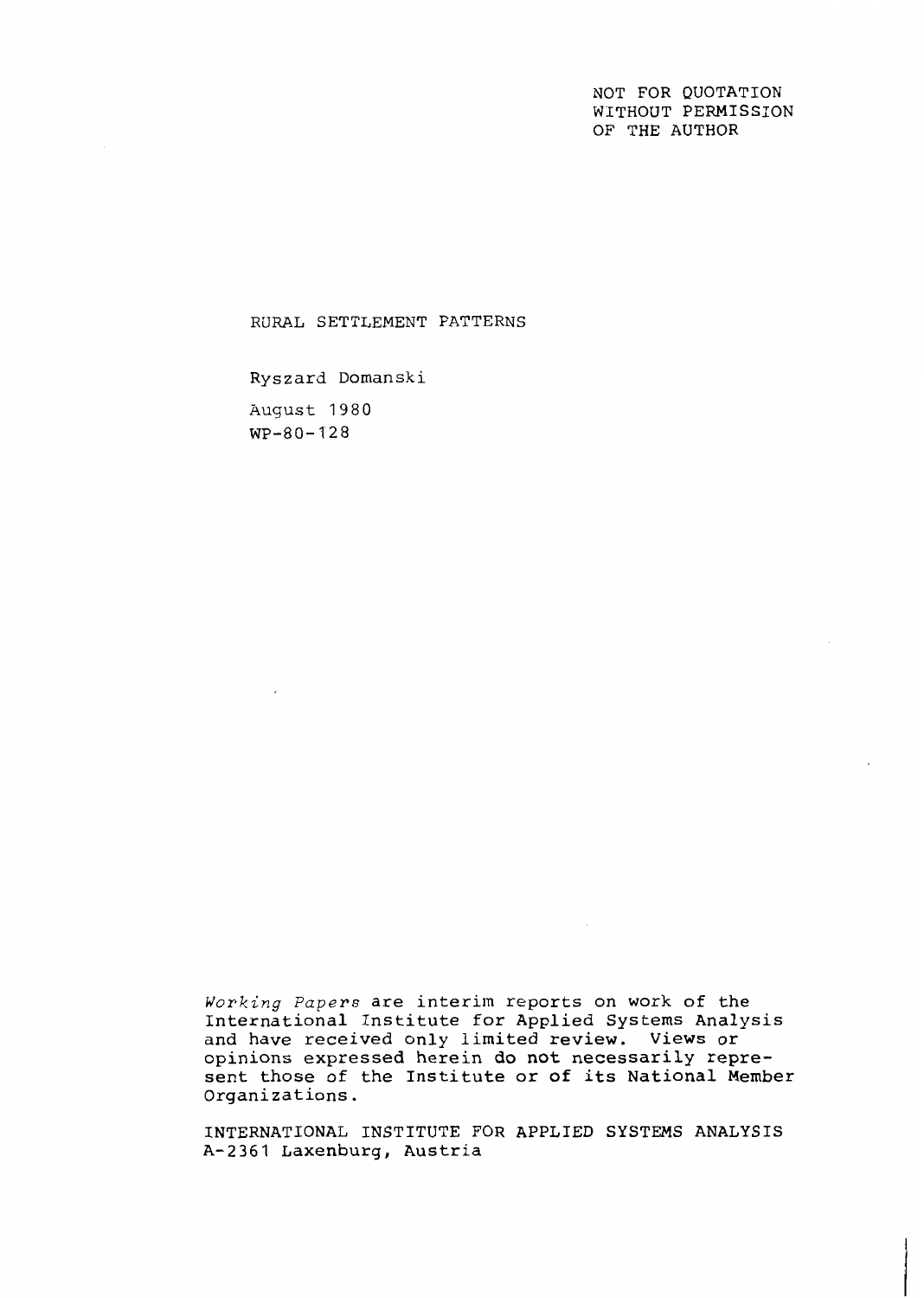#### PREFACE

This paper identifies the forces that shape the settlement system in rural regions, describes the process of restructuring of the system, and presents a model simulating this process.

It synthesizes concepts from many sources and forms a basic framework for further research.

Rural settlement problems require more attention from reserchers and research institutions. In the majority of countries in the world a considerable share of the population still lives in rural areas. This creates serious economic, social, cultural, and institutional problems. At present, there is very little literature that throws light upon such problems, and suggests programs for developing the rural settlement to suit modern conditions.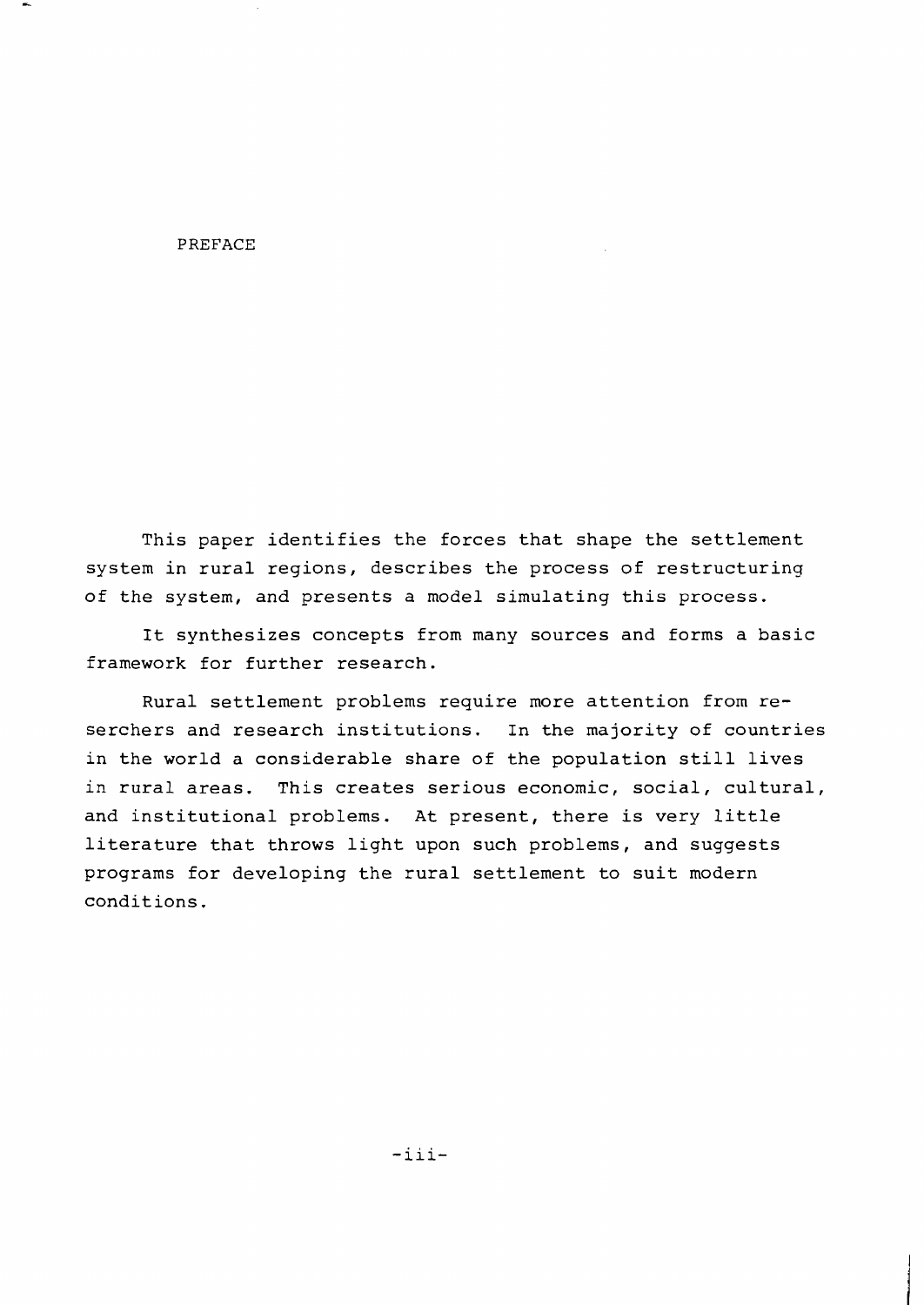#### RURAL SETTLEMENT PATTERNS

Ryszard Domanski

## INTRODUCTION

Very little has been written on settlement systems in rural regions in comparison with the significant number of publications that have appeared on urban systems. The literature that exists is mainly devoted to the history of individual rural settlements and their spatial forms (geometry). Rural settlement patterns and their dynamics are rarely considered and most of the publications dealing with this subject are of a descriptive character. Little theoretical work has been done, especially with regard to modeling.

Since little relevant theory exists, it is not surprising that many of the policies and plans for rural areas have been made without a sound theoretical base. It is generally believed that central place theory can be used as the starting point for the theory and planning of settlement systems in rural regions and, in part, this is justifiable. Undoubtedly, several concepts of central place theory can be helpful when considering the problem. However, the theory as a whole does not explain the behavior of rural settlements. This is obvious since it has been developed to explain the size, number and distribution of towns. Farms are assumed to be uniformly distributed over space. Besides, it is static in nature and cannot provide an adequate basis for development planning.

**-1-**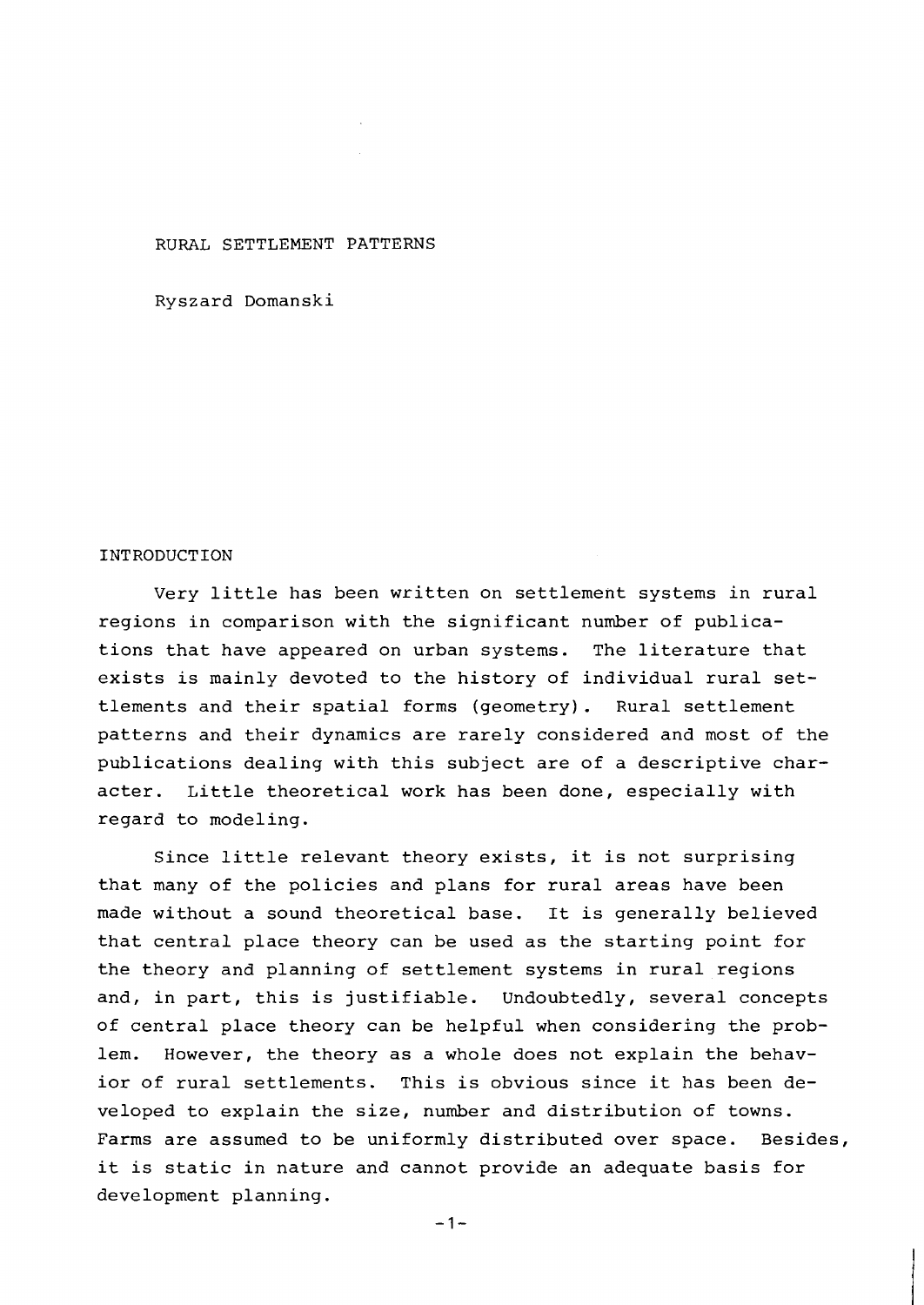Appeals for a theory of the development of settlement systems in rural regions appear at an opportune time. We are witnessing substantial changes in rural areas, which are multidimensional (demographic, economic, social , technological, organizational, etc.) and break the continuity of the previous development process.

The changes are spatially differentiated. Some villages are continuously increasing, undergoing industrialization and urbanization, and enjoying a growing range and level of services. Such villages are usually located within close proximity of large urban-industrial agglomerations. On the other hand, villages in remoter areas often suffer from continuous depopulation, decreasing job opportunities, a low level of services and become more and more unsuited to modern life. The process of natural adjustment is in fact a process of decline accompanied by undesirable economic and social conditions,

In the USA there are rural areas where population decline has been reversed. In some cases this occurred in the 1960s, but it was not until the 1970s that nonmetropolitan areas as a whole reached a turning point where they were not only retaining residents but also gaining population. The number of persons moving from metropolitan areas began to exceed the number of inmigrants from nonmetropolitan areas.

When attempting to formulate a theory of the settlement system in rural regions, one should be aware of the great variety of conditions that occur in the rural areas of the world. Rural areas in developing and developed countries can hardly be compared. Substantial differences also exist among developed countries. Take, for instance, rural areas in the USSR and Western Europe, or in Western Europe and the USA.

In this paper only rural areas in which villages form the basic pattern of the settlement will be considered. Such a pattern is common in most European countries, and originates from the medieval period, frequently also from a medieval scale of economy and mobility. In such areas, one can expect a further population decline, which will mostly affect small dispersed

 $-2-$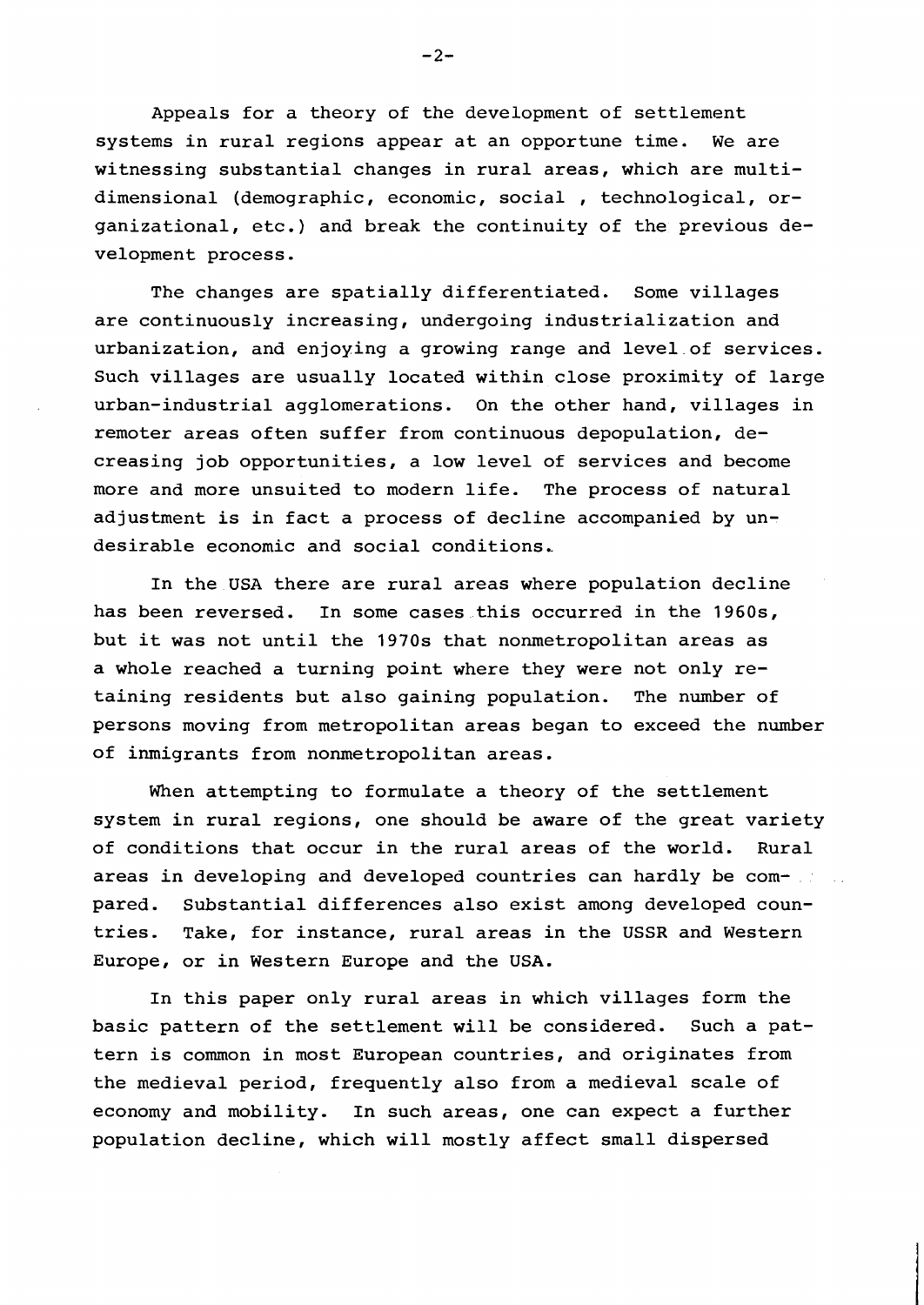villages in remote areas with job opportunities, housing conditions and services below the recent requirement level.

Rural planners are now faced with the problem of devising programs for adjusting the settlement pattern to modern economic conditions. The theoretical work will help to determine: how the restructuring process might be accelerated to reduce the period in which the rural population experiences unsatisfactory living conditions and how the process may be directed to ensure the optimal use of scarce resources in rural areas.

There are added advantages to expressing theoretical concepts in the form of models. Dynamic simulation models that may be used to reproduce the development processes of the rural settlement pattern are presented in this paper. Such models allow different sets of projections about settlement system growth and behavior to be generated under alternative assumptions. Because of their dynamic nature they permit the longterm consequences of actions such as the establishment of key villages or the demolition of certain hamlets to be studied.

### THEORETICAL FRAMEWORK

The settlement system in rural regions is being shaped by various forces. When trying to explain the development of the system, these forces and their interaction should be identified. In addition, the socioeconomic conditions in which the interaction occurs and which constitutes the environment of the system should be defined. Four types of interaction can be distinguished.

# Interaction of Intrafarm Location Forces and External Forces

There is interaction between intrafarm location forces and external forces, i.e., village infrastructure, the market, and services (Whitby and Willis 1978, pp. 228-229).

The efficiency of farms depends to a large degree on their spatial structure, i.e., the distance between home and fields. The greater the distance, the higher are the farmer's inputs of time and materials. British farmers, for instance, spend about one-third of the total working time in movement. In the Netherlands, over half of the working hours of horses and tractors is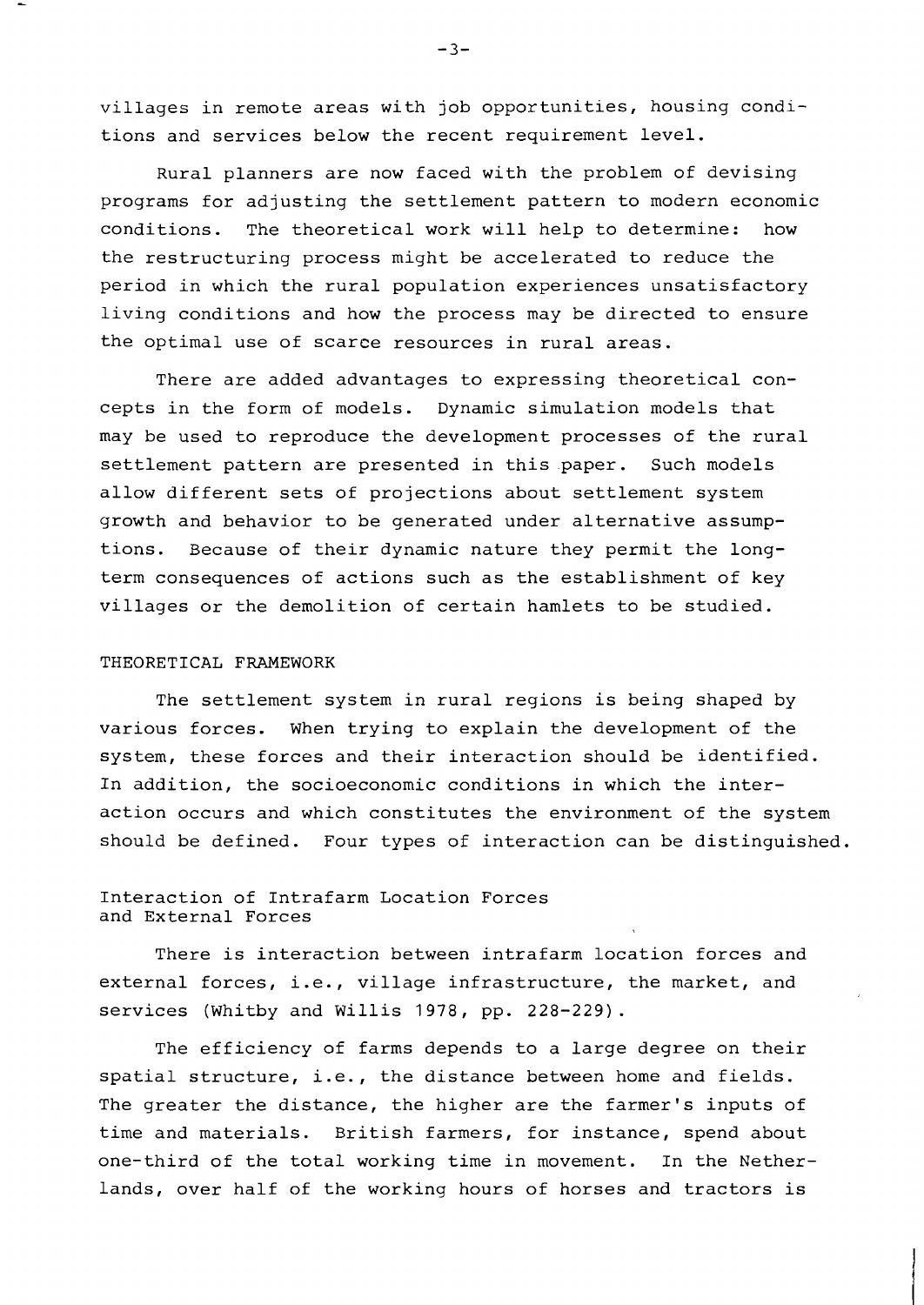spent transporting materials and production (Chisholm 1968, p.49) and, as a result, the more distant plots are cultivated less intensively. With each additional kilometer from the farmstead, there is a consequent reduction in output per hectare.

Farm efficiency may be considerably improved by the consolidation of holdings, i.e., amalgamation of scattered plots into compact holdings around farmsteads. The process of consolidation changes the spatial pattern of villages. New farms are built in the midst of their fields, villages become less concentrated and overcrowded, and occasionally rural slums are removed.

Hence, intrafarm location forces favor the dispersion of rural settlements, but this tendency is opposed by external forces. The provision of public utilities (water mains, sewage, electricity) requires infrastructural investment, which is very expensive. Investment inputs increase with the increase in spatial dimensions of settlements. The provision of infrastructural facilities then attracts farmers to the location and favors the concentration of farms. Farmers are therefore able to reduce their investment inputs.

The farms have recently become more involved in economic circulation and their production needs as well as the consumption needs of the rural population have increased. The satisfaction of these needs requires improved access to the market and services.

Services are economically efficient if the facilities operate on the proper scale. For each kind of service there exists a threshold value, defined as the minimum population needed to support the facility. The operational costs of the facility decrease with its size until the inflection point of the U-shaped cost curve is reached. Only larger villages have a population sufficient to meet the efficiency requirements.

The question arises as to which forces are stronger: intrafarm, or external? In recent years external forces have generally been stronger. Transactions with the nonfarm sector have grown rapidly in the last few decades and the demand for domestic requirements (food, technical and social services) has

 $-4-$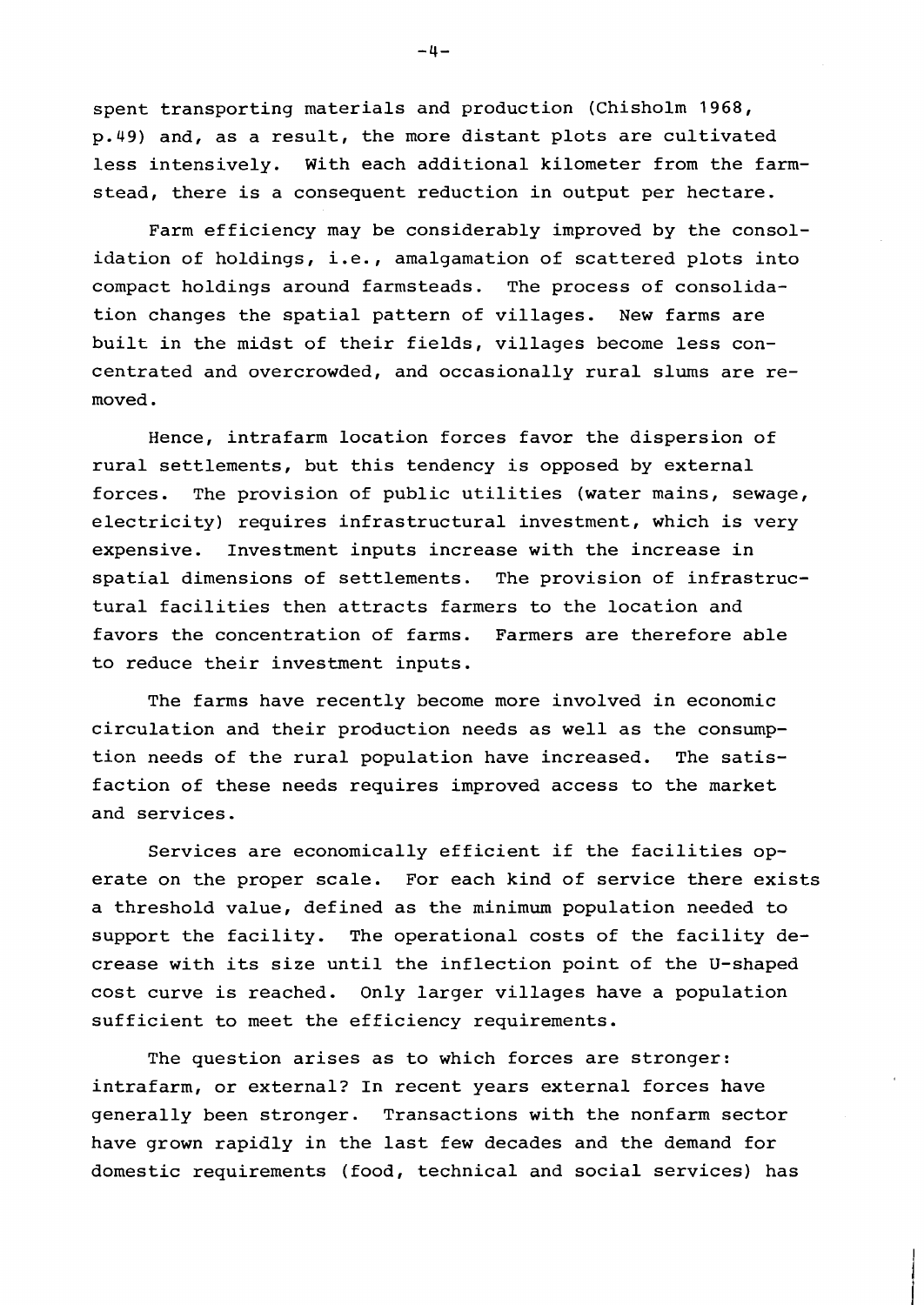grown even more rapidly. At the same time, intrafarm location forces are weaker now than formerly. Modern farm equipment facilitates transportation between home and fields which is now a less weighty cost component. The location of farm buildings in the midst of the fields has also become less advantageous.

Summing up, the interplay between intrafarm location forces and external forces has resulted in a tendency for rural settlements to become concentrated in certain areas and to increase in size.

## The Interplay between Villages

The interaction of villages results in spacing between them, which, according to classical central place theory, is regular. In Losch's theory, the regularity is triangular. The triangular arrangement of production sites and hexagonal market areas represents an optimum, assuming that there exists an unbounded plain settled at a uniform density and equally accessible in all directions.

If the properties of the rural settlement pattern are to be examined, the assumption of uniformity must be relaxed and rural areas should be considered to be differentiated.

The basic question is: under which circumstances is the regular pattern of rural settlemets not be expected?

J.C. Hudson (1969) using the analogy of plant ecology, argues that in the first two phases of the development process, i.e., in colonization and spreading, the conditions necessary for regularity do not exist. In these phases, irregularities may occur. When the clone colonization is dominant, settlement clusters develop. Conditions of regularity occur in the third phase, with the increase of population density when dwellers compete for space. It is this competition which drives the settlement pattern towards regularity.

The regular pattern is also unlikely when farms vary greatly in size. In this case, settlement clusters develop around the large farms. Clustering is most frequently accompanied by an increase in the density of the farming population.

 $-5-$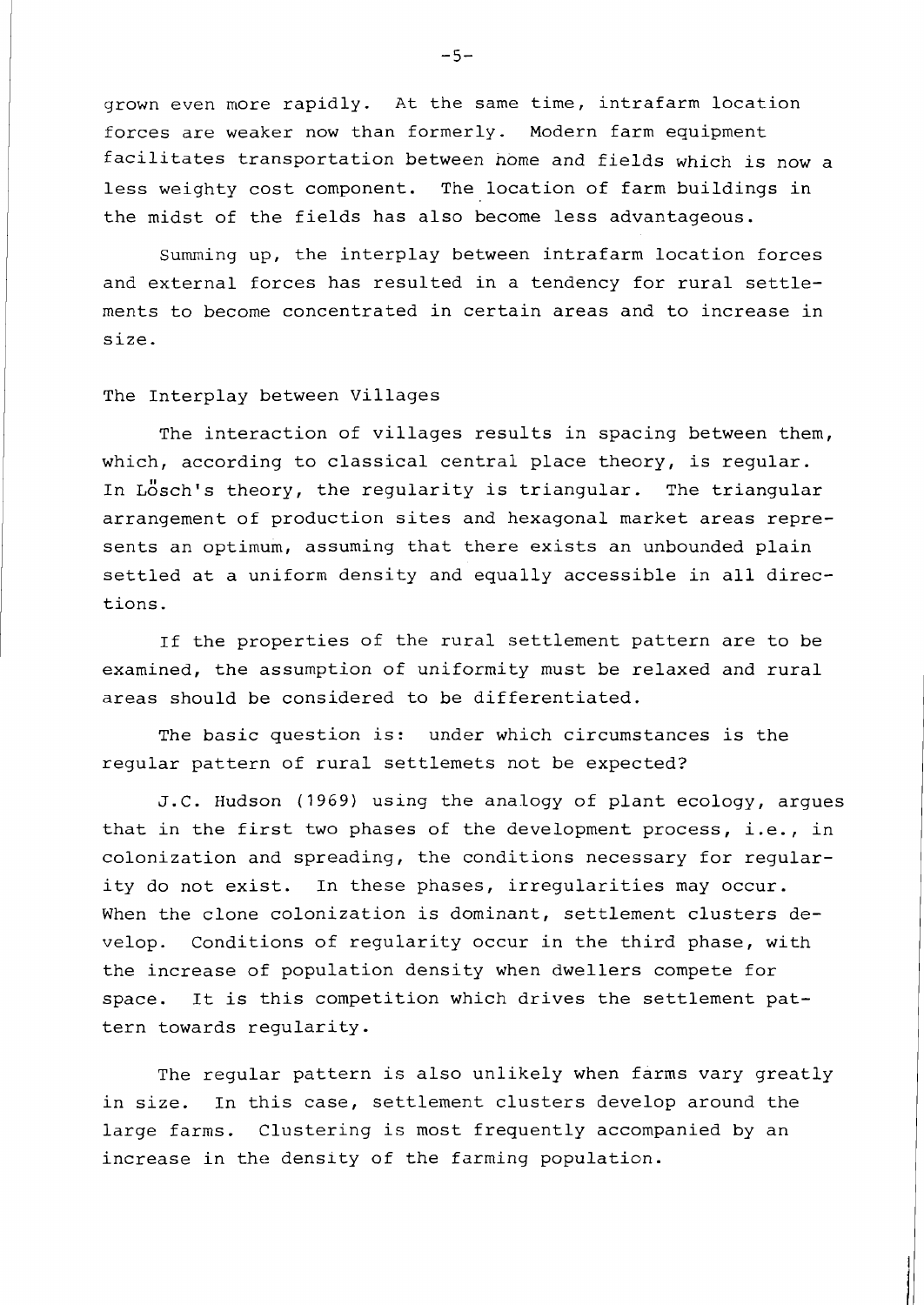The increasing intensity of agriculture is yet another cause of irregularities in the rural settlement pattern. As the intensity increases, the size of rural settlements becomes more sensitive to distance from the regional market center.

R.M. Sarly (1972) established the relation between total cost at which the settlement is producing (representing the intensity), settlement size (radius), and distance from market. He found that in a less developed, unurbanized agricultural region with low total settlement costs, the rate of increase of the settlement radius away from the regional market center is slow. This results in small variation of the settlement sizes. On the other hand, in a highly developed urbanized agricultural region.with high total settlement costs, the rate of increase of settlement radius with the distance from the market center is relatively high. As a consequence, the variation of settlement sizes is larger. The agricultural settlement production units situated close to the market center happen to be smaller, while those located further away, are larger.

Parallel to the processes that disturb the regular pattern of rural settlements, there are also processes that make the pattern more orderly over time. One of these is the process of farm abandonment, which has the effect of increasing farm size.

Classical central place theory does not take into account the hierarchy of the rural settlement. It assumes the existence of a basic uniform layer of rural population on which several layers of cities are superimposed (Beckmann 1958). This hierarchy is relevant only to cities.

The differentiation of rural areas is the basic assumption of this paper. However, is it possible to discover a hierarchical pattern in the differentiation?

H.C. Bos (1965, p. 89) has defined the conditions necessary for a hierarchy of urban-industial centers:

- 1. Agricultural production and population are spread over a given area.
- 2. Production from nonagricultural industries is characterized by indivisibilities leading to economies of scale.

 $-6-$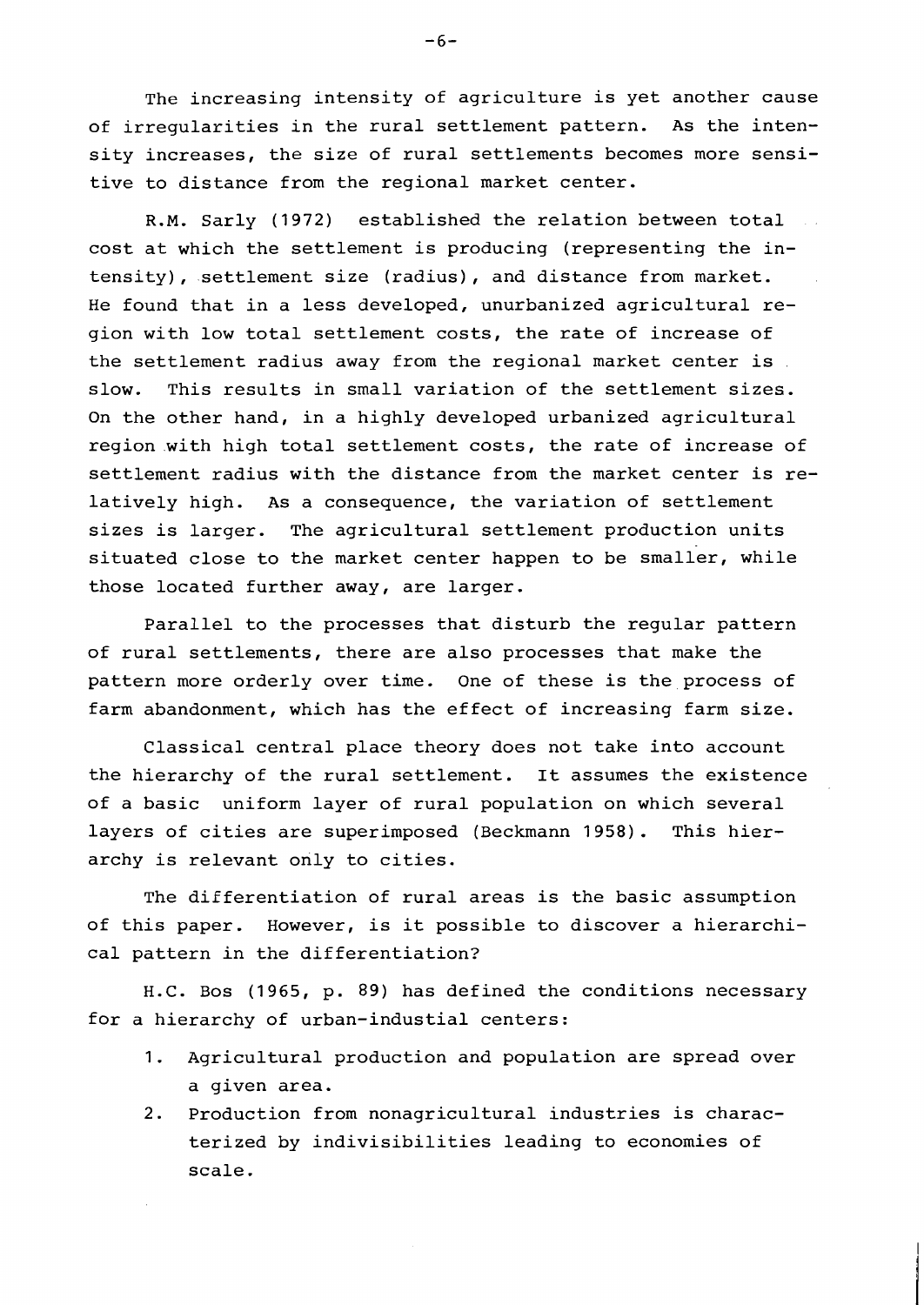3. Transportation of goods and services gives rise to transportation costs.

All three conditions are present in rural areas. Indivisibilities and scale economies occur also in agricuture, e.g., in irrigation systems, antierosion practices, technical services. In many villages the nonagricultural sector developed showing the same characteristics. Sufficient conditions are also present, among which organization of agricultural production may be included. Its influence can be seen clearly in the pattern of rural settlemenbs in the USSR. S.A. Kovalev (1975) states that the principal system of rural settlements consists of a central settlement and a number of satellite settlements. On the lower levels, depending on the size and specialization of the agricultural enterprise, there are supplementary settlement units, e.g., narrowly specialized satellite settlements, branches of satellite settlements, seasonal settlements on distant pastures or cropland.

Hence, a hierarchy can be found in the pattern of rural settlements, although it has only a local, narrow range. It is incomplete and lacks uniformity since it has no primate village or rural town on a level higher than the local level.

The composition of goods and services offered by rural settlements of the same level contains some common items, as well as some specialized items. The specialization of settlements is revealed in such a composition. G. Rushton (1974) argues that in the case of the differentiation of composition in urban centers of the same level, the concept of a class of centers belonging to a level in a hierarchy loses all meaning, and from theoretical point of view, only a continuum remains. Whether or not his relates also to local hierarchies of rural settlements is open to discussion.

The Interaction Between Rural and Urban Settlements

The interrelations between villages and towns are numerous: migrations, economic transactions, provision of services, cultural impacts.

Nowadays a characteristic interaction occurs at the extremes of the urban hierarchy: around metropolitan centers and around

 $-7-$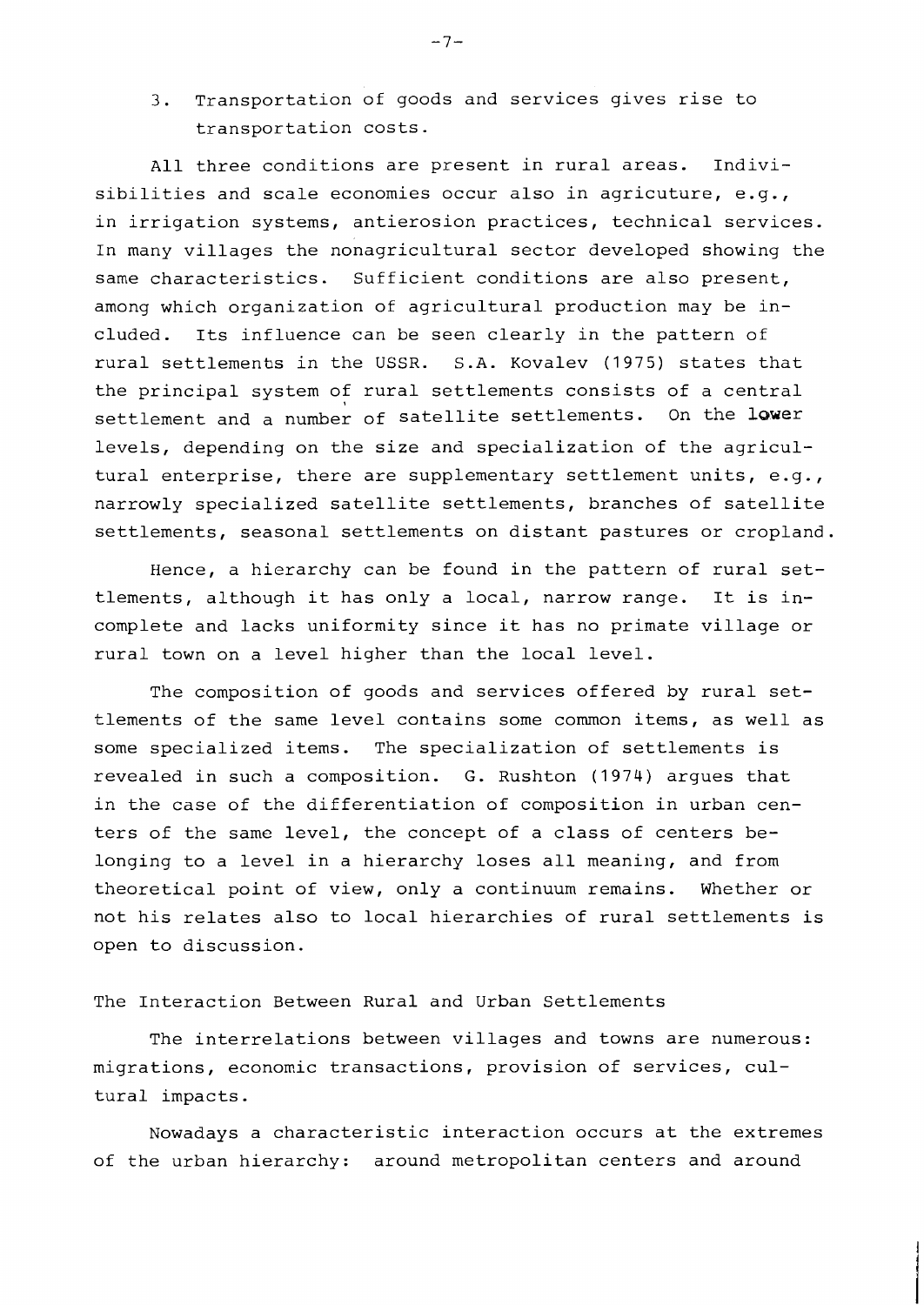small towns. Villages located immediately adjacent to metropolitan centers experience the highest rates of population growth. Simultaneously, their functions undergo changes and become more and more urban in character. In this way, villages are'involved in the suburbanization process and the annexation of villages to metropolitan areas is the logical effect of this process.

The extent of the impact of small towns on villages depends on the socio-economic situation of these towns; some develop and expand, while others decline or stagnate. Many policies have been elaborated to stimulate their revitalization (Tweeten and Brinkman 1976, Bryce 1977).

In general, the role of small towns in the life and development of villages is decreasing. The functions that they previously performed have shifted upwards in the urban hierarchy and a process of disintegration at the lower levels of the hierarchy is now taking place. This is accompanied by reintegration, resulting in new hierarchical relations, during which the functions of small towns are taken over by medium-size towns.

The socioeconomic situation of the population in rural areas and in small towns may worsen in the processes of disintegration and reintegration. One way to counteract this tendency is to improve the accessibility of the populations of rural and small towns to employment and services in medium-size towns, which requires a considerable improvement of the rural transportation system. A recent simulation experiment (Domanski, 1979) showed that, under certain conditions and within certain limits, improvement of the accessibility to larger towns may give better results in terms of spatial equity than the interregional dispersion of investments, which creates new job opportunities and service facilities in less developed regions (Figure 1.)

The forces shaping the rural settlement pattern mentioned so far originate from and act within the national settlement system. They are set in motion, modified, strengthened, or weakened by the socioeconomic factors and conditions of the environment of the settlement system.

 $-8-$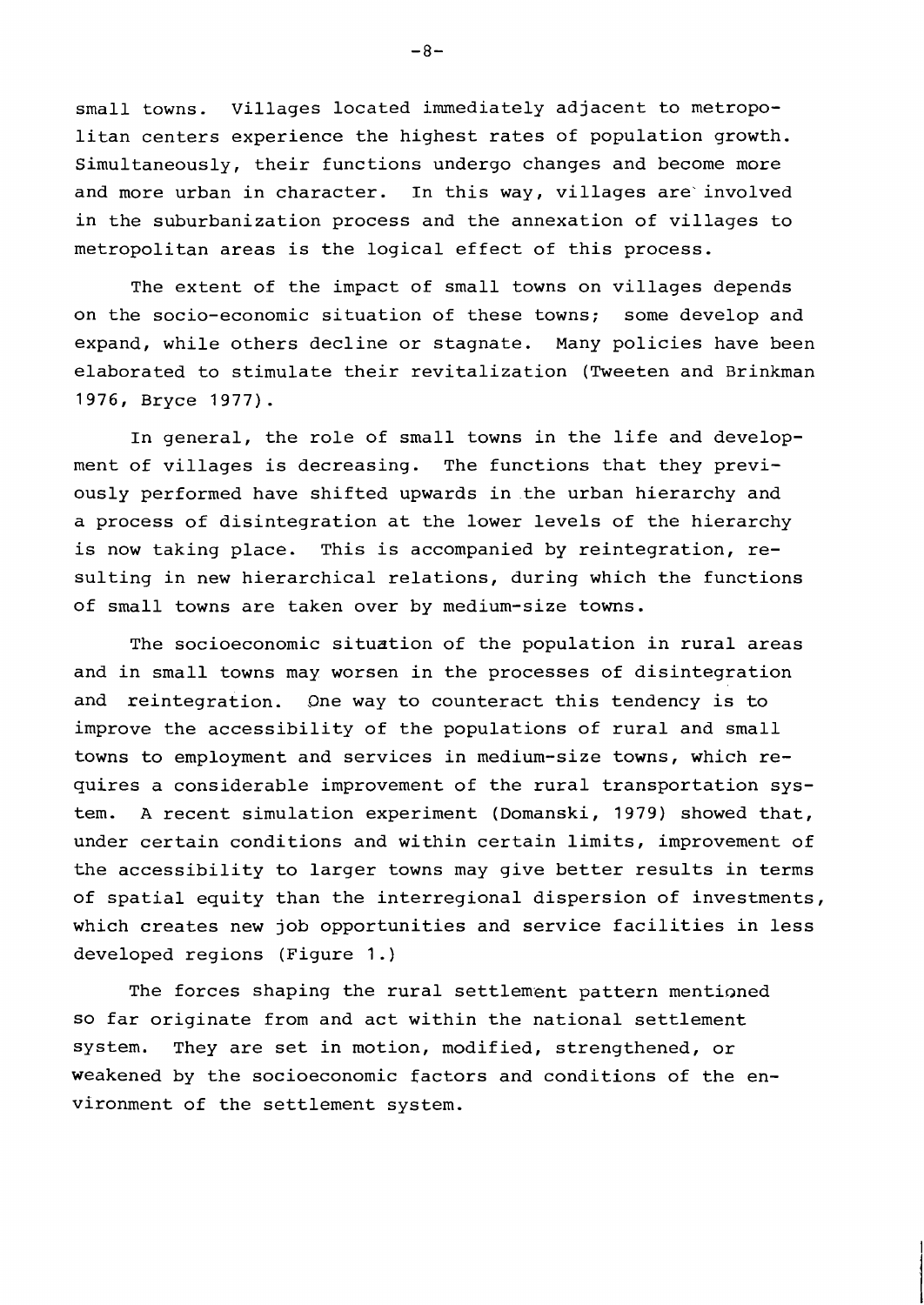

Figure 1. Areas accessible to regional centers within one hour.

The Interplay Between the Rural Economy and the Socioeconomic Environment

The socioeconomic environment, through its demand for agricultural products, exerts an influence on the level and structure of production in rural areas. It also influences industrial production, since some agricultural products must be processed at the source of supply.

Agricultural and industrial production naturally affect employment in rural areas and consequently the population and settlements. The sequence of interactions extends to both technical and social services, the development of which is shaped by agricultural and industrial development and population growth.

In addition to economic linkages, the interaction between the rural economy and the socioeconomic environment also influences important social and cultural phenomena, such as changes in the consumption pattern of the rural population and in its attitude towards employment in the agricultural sector.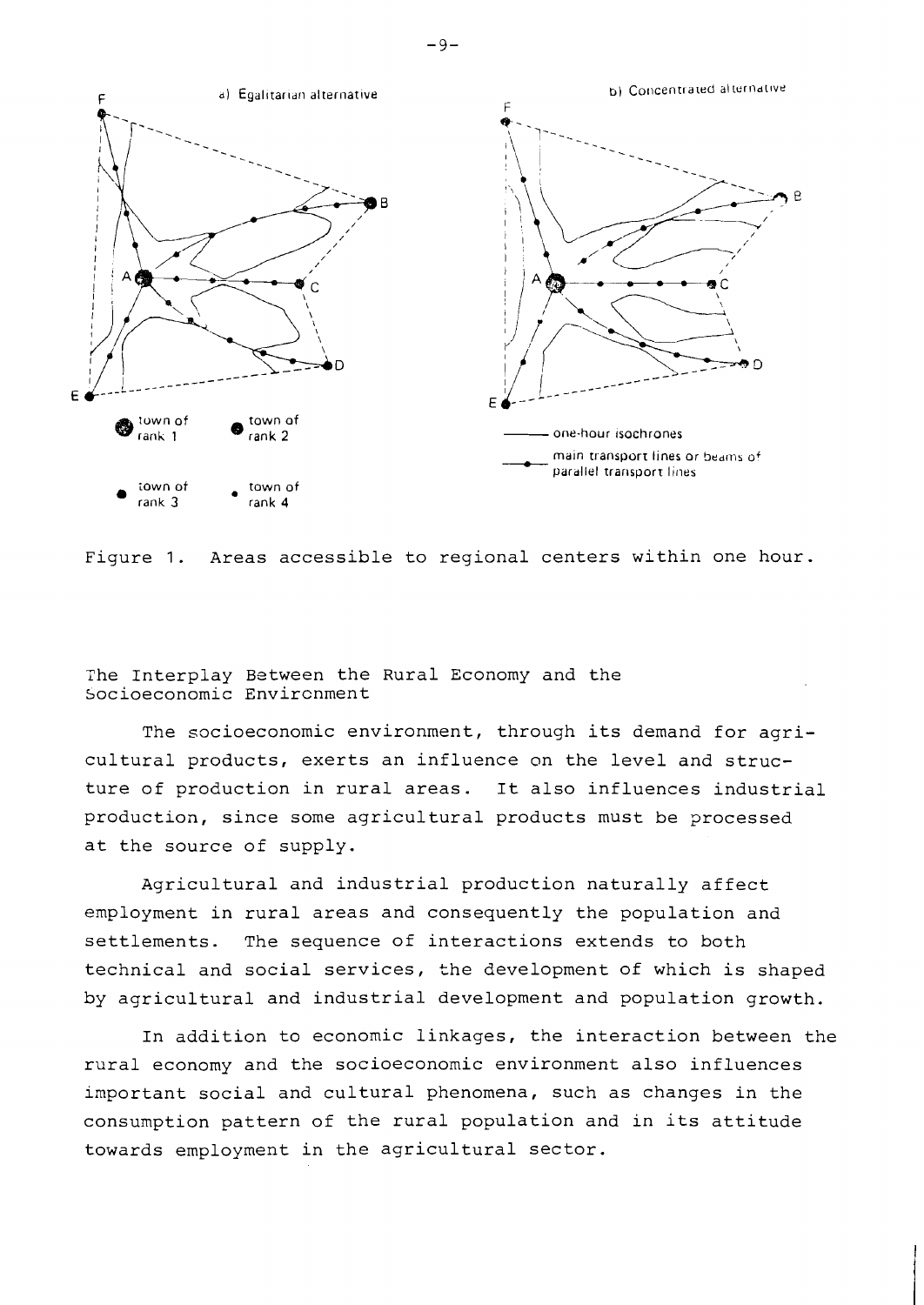#### POLICIES: KEY VILLAGES

Rural settlement patterns in European countries as well as in other parts of the world are characterized by great dispersion. There exist many small settlement units: villages, hamlets, single farms, which for the most part are poorly supplied with services, both technical and social. Low economic efficiency, related to the small scale of the facilities needed in such settlement units, is an obstacle to improving the provision of services.

Poor supply of services retards development of agricultural production and hinders improvement of the quality of life of the rural population. It is, therefore, a subject of deep concern to rural planners and policy makers.

This problem can be solved by selective development of rural settlements. A limited number of villages conveniently located, with regard to transportation links to neighboring villages, should be selected and the services frequently demanded by rural areas should be developed in these villages. In Great Britain, where this idea has been implemented, such villages are called key villages.

There are various forms of key villages (Woodruffe 1976). Besides villages-service centers, which are the most frequent form, there are villages associated with public investment in facilities (education, health) and with residential developments. Others are identified as possible growth points for industry. It is suggested (H.D. Clout 1972, p.142,146) that key villages have some typical set of facilities (e.g. water mains, electricity, sewerage, primary school, post office, general store, public house). As the resident population increases, the range of services provided widens (hairdresser, doctor, electrical goods shop, hardware store, secondary school etc.).

The remaining villages and hamlets will survive as commuter satellites around key villages or around not too distant towns. Those, however, with poor access and depreciated buildings face decline in the future. This will be a rather lengthy process with immense frictions, unless local and regional authorities can create a social climate fovoring the acceleration of decline.

 $-10-$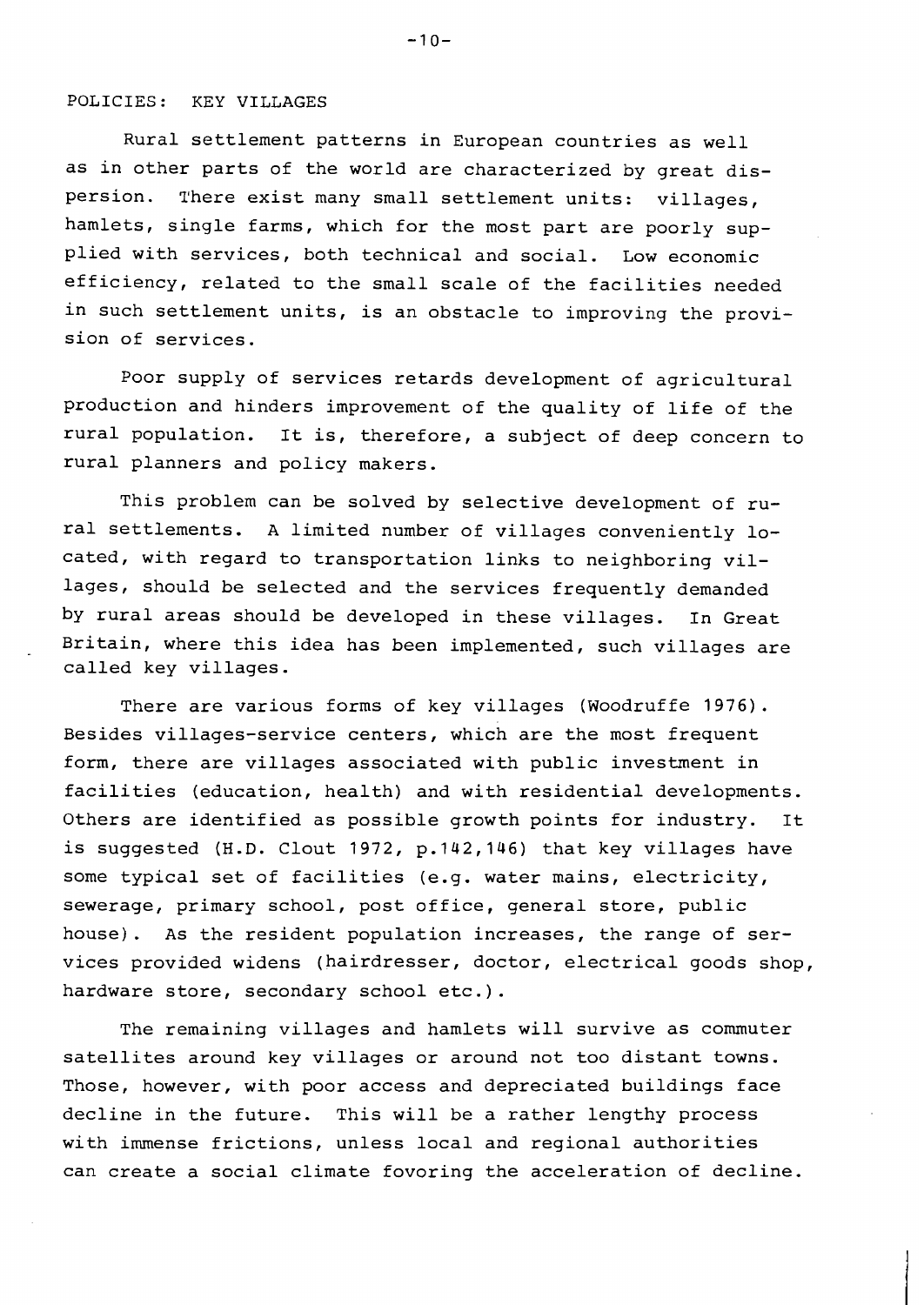Farmers living on large farms located in the midst of fields may remain there, at least for a longer time period. Who, then, will reside in key villages in such cases? These will be: farmers from smaller farms, employees connected with the nonagricultural sector in the villages, and employees commuting to towns. It is conceivable that some key villages will have fairly large service facilities and a relatively small population living on the spot. The facilities would then be supported by the population living in neighboring villages and hamlets. The rationale of such a pattern is that the places suitable for the location of services may be less suitable for housing purposes.

The planning problem consists in the rational selection of key villages and the determination of their sizes and service functions. Due to a large number of key villages and high capital requirements, the solutions deviating from the rational solutions would mean great losses.

The development of key villages will exert an influence upon small towns. Small towns serving rural areas may be chosen as key villages. Others will depend on nonagricultural sources of existence and on improvement of the accessibility to prospering towns.

Medium-size towns playing the role of regional or subregional centers will also be affected by the rationalization of the rural settlement pattern. They will have to assume the functions of declining small towns and meet the growing demands of the rural population. In doing so, they will tighten connections with rural areas and their distribution will therefore tend to be more uniform because of the accelerated growth of smaller regional and subregional centers.

# CONDITIONS OF TRANSITION

The analysis presented above leads to the conclusion that the future pattern of settlements will undergo essential changes at the lower levels of the hierarchy. It would seem probable that the pattern may take a form similar to that presented in Figure 2. The restructured hierarchy diverges twofold from the regular hierarchy drawn after the fashion of central place theory: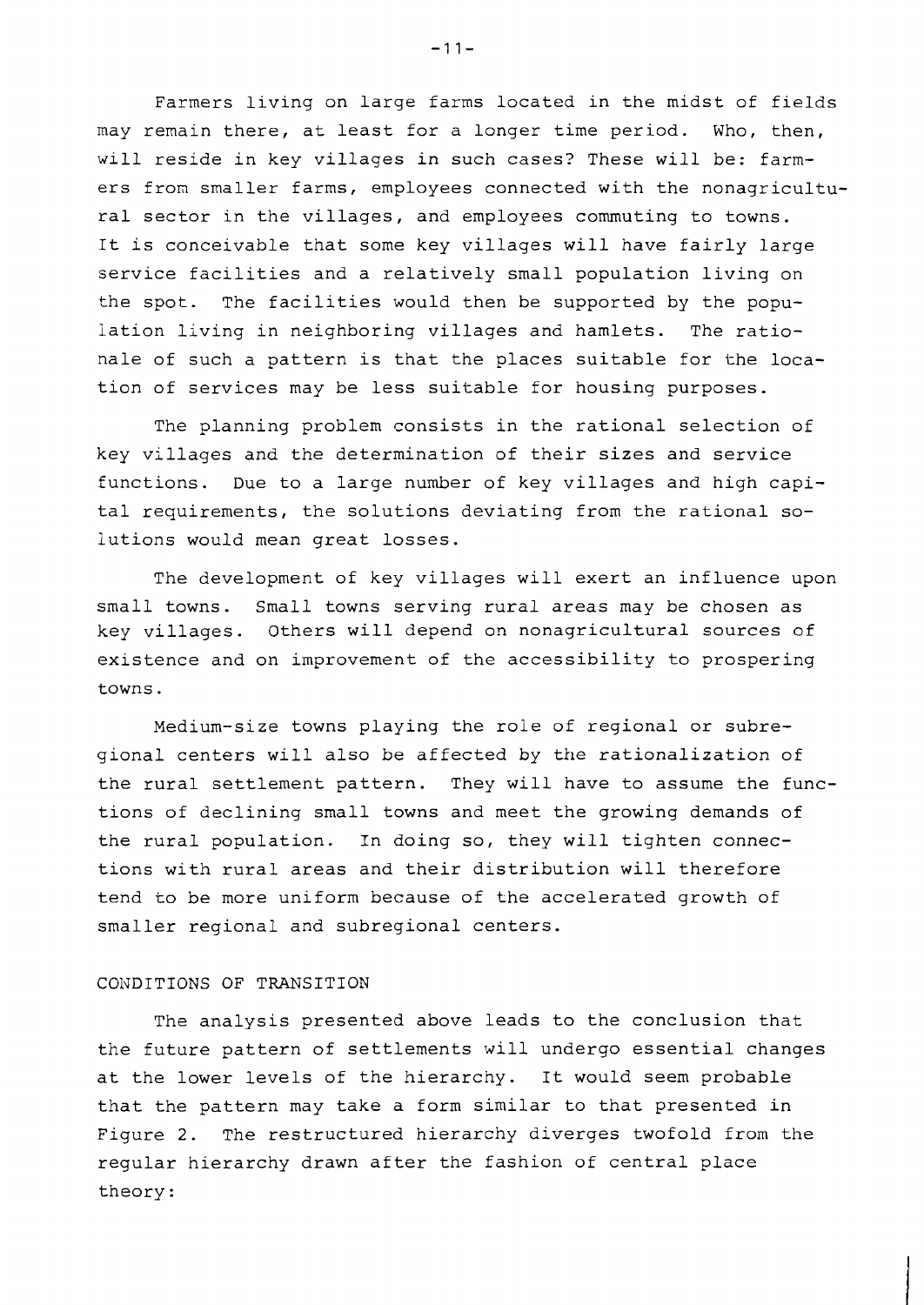

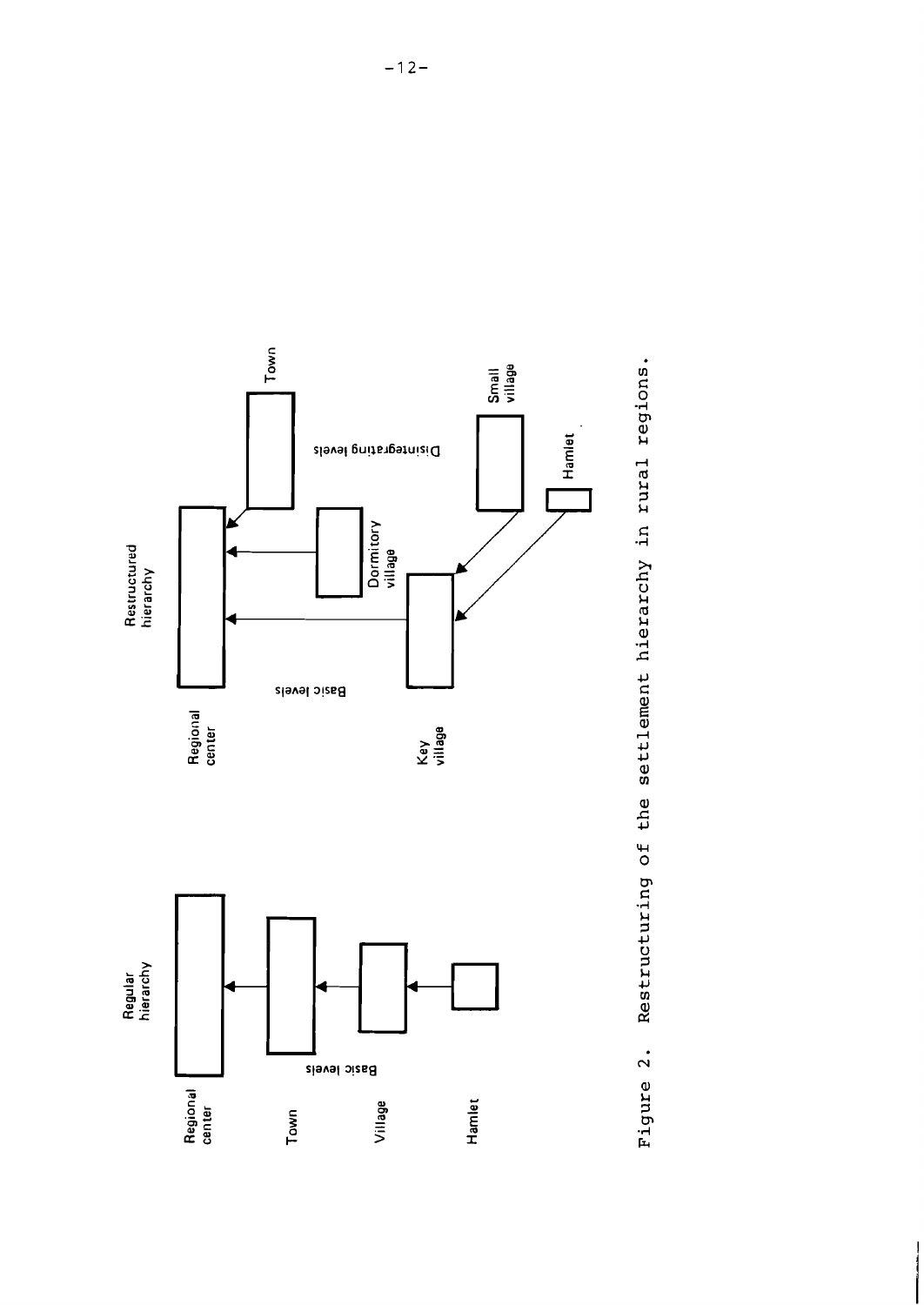- a) the number of basic levels is smaller, and
- b) disintegrating levels appears.

The restructured hierarchy expresses planning concepts supported by some information from countries that have begun to apply the policy-of rationalization, but it lacks a sound theoretical basis. It may be possible to justify a transition from one to another hierarchy by indicating the necessary and sufficient conditions. Critical analysis of these conditions would allow one to ascertain whether or not the transition is realistic and whether or not the planning concepts were right.

In Table 1 some of the necessary and sufficient conditions required for the transition from a regular to a restructured hierarchy are identified. Comments relating to Table 1 are given below.

| Table 1. The conditions of transition to a new hierarchy. |  |  |  |  |
|-----------------------------------------------------------|--|--|--|--|
|-----------------------------------------------------------|--|--|--|--|

|    | Conditions                                                                                                        | Consequence                                                                                                                                         |
|----|-------------------------------------------------------------------------------------------------------------------|-----------------------------------------------------------------------------------------------------------------------------------------------------|
| 1. | Dense network of small towns                                                                                      | Selective growth and decline                                                                                                                        |
| 2. | Increase in the scale of prof-<br>itable production and services                                                  | Increase in threshold of goods, en-<br>largement of the range, decrease in<br>the number of small towns really<br>needed, increase in their spacing |
| 3. | Lengthening of the distance<br>of cheap journeys and freight<br>transport                                         | Increase in accessibility of medium-<br>size cities (regional centers), in-<br>crease in mobility of rural popula-<br>tion                          |
| 4. | Quantitative and qualitative<br>increase in the demand of the<br>rural population, multipurpose<br>shopping trips | Small towns are unable to meet the<br>demands of the rural population                                                                               |
| 5. | Occurence of the growth<br>potential of medium-size<br>towns (regional centers)                                   | Taking over of functions performed<br>so far by small towns, increase in<br>the number of medium-size towns,<br>decrease in their spacing           |

**i:**  Readers interested in the subject are refferred to Parr (1978).

-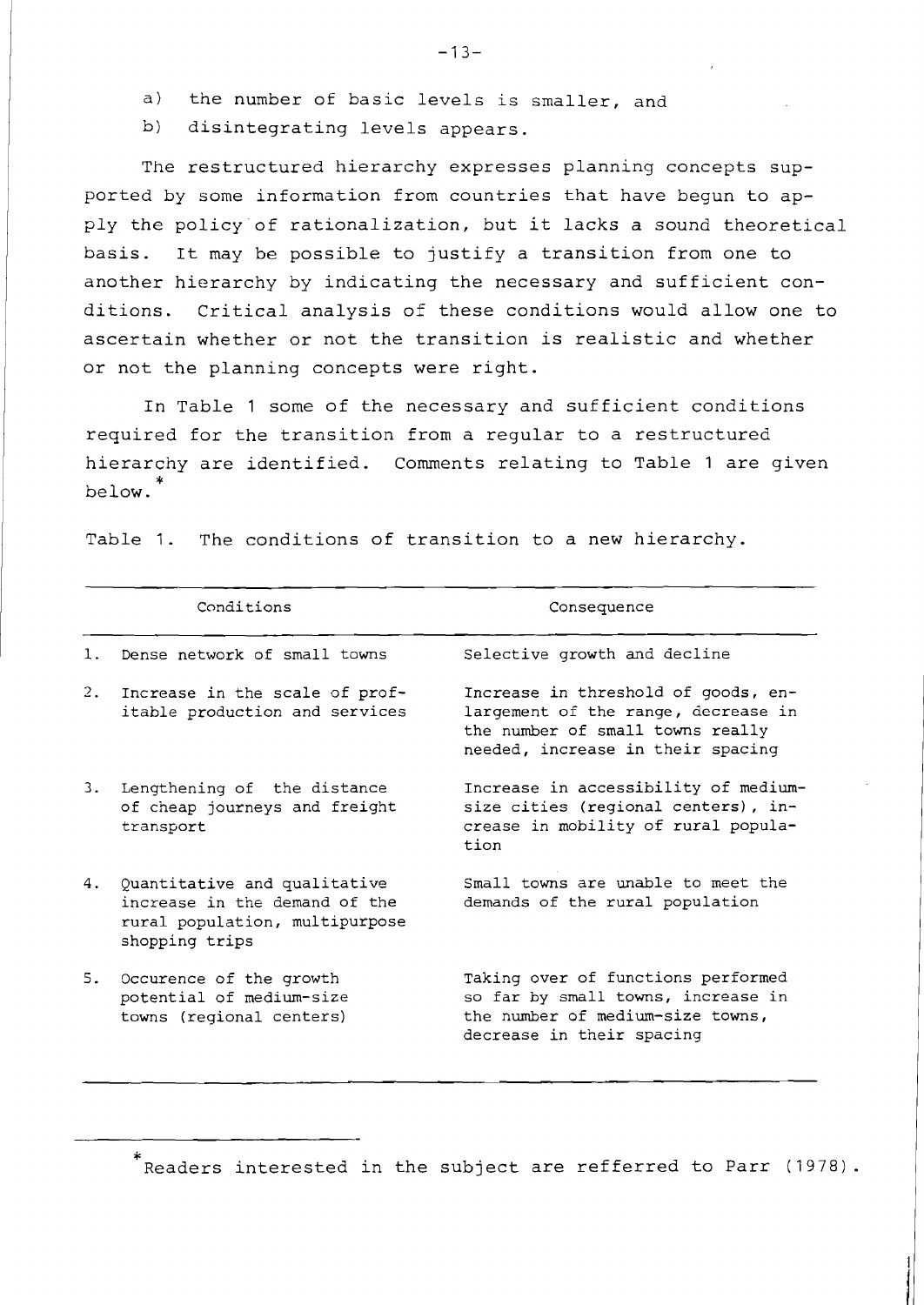In the period after the formation of the basic pattern of rural settlements, a considerable shift in the scale of profitable production and services occured. A constant increase in scale was witnessed, with the following consequences: the threshold of profitable production and services increased, the range of goods enlarged, the number of really necessary small towns decreased and their spacing increased. The inefficiency of small towns and the decline of some of them is probably the most dramatic consequence. In order for all these consequences to occur, it was necessary for the function expressing economies of scale in terms of lower costs to change in a specific way. Its minimum had to shift to the right and fall in relation to its former position (Figure **3).** 

Transport costs have changed in an analogous way and the distance at which they reach the minimum has lengthened (Figure **3).**  Towns have become more accessible and the mobility of the rural population has increased. The production potential created by



Figure **3.** The hypothetical role of scale and transportation in restructuring a settlement hierarchy.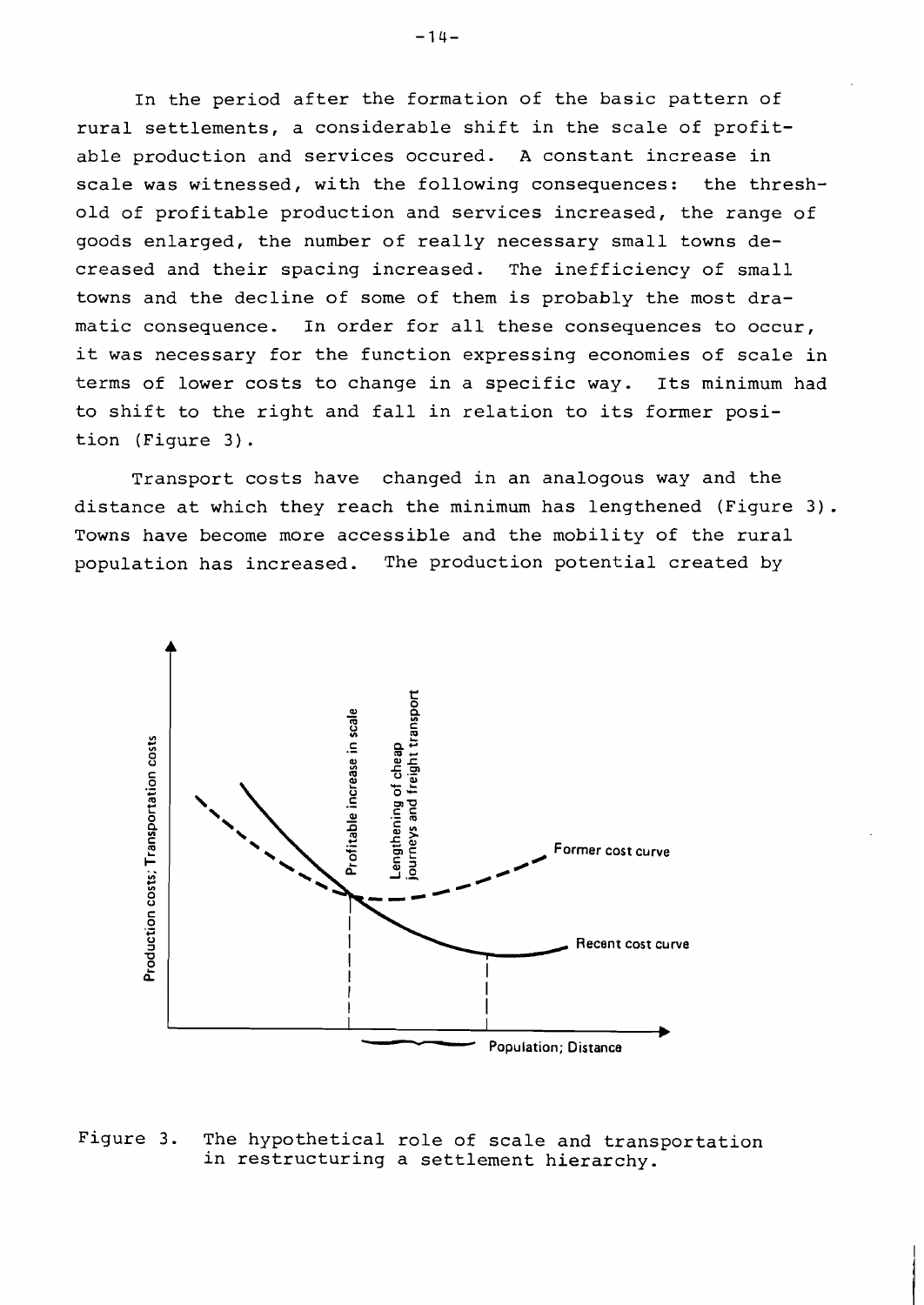the shift in profitable scale has been realized by more effective and cheaper transport.

The consumption demand of the rural population has increased considerably and today it does not differ as much from that of the urban population as it did several decades ago. Small towns, for the most part, are no longer able to meet this demand. The production demand has also increased. Farms need more machinery, fertilizers, chemicals, electrical goods, and so on. In addition, the purchasing modes of the rural population have changed. Trips to shopping centers have become multipurpose. Farmers prefer larger centers even if they are more distant and do not stop in small towns on the way.

The functions performed so far by small towns will be taken over by medium-size towns (regional centers) and--also partly, by key villages. Therefore, regional centers should have the potential of further growth. As a consequence, the number of medium-size towns will increase (through the growth of some smaller towns) and their spacing will decrease. Thus, the development trends of medium-size towns will be reversed to that of small towns.

A cursory glance at the conditions for achieving a transition from a regular to a restructured hierarchy seems to indicate that the transition is possible and realistic. However, the problem requires further study.

## MODELING THE DEVELOPMENT OF THE RURAL SETTLEMENT PATTERN

 $\sim$   $\sim$ 

Extensive literature exists on dynamic simulation embracing methodological work as well as applications in specific fields. Applications to urban and regional economic problems, i.e. in fields related to the subject of this paper are particularly worthy of attention. Significant achievements have also been accumulated in simulating spatial diffusion processes, particularly the diffusion of innovation.

While numerous simulation studies devoted to individual cities have been undertaken, attempts to simulate the system of cities are rare. Recently, however, research has been

 $-15-$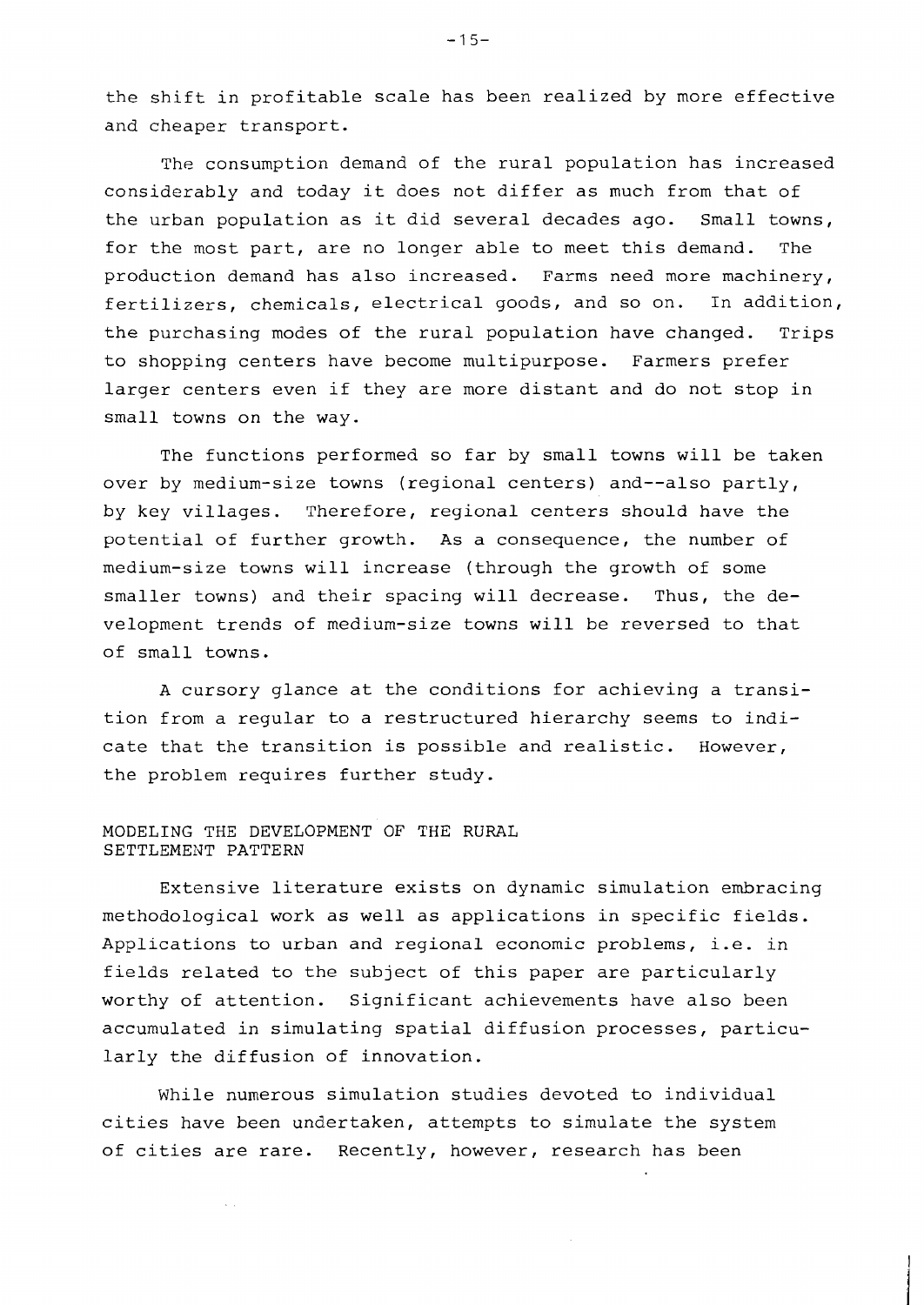carried out to create central place dynamic theory in the form of simulation models. Significant results have been achieved by R.W. White (1977, 1978) and P.M. Allen and M. Sanglier (1979). Earlier, R.J. Bennett (1975) elaborated a sophisticated methodology for modeling regional development including both time and space dimensions. However, Bennett does not consider the system of cities. Nevertheless, his methodology has broad applicability and is also inspiring for those studying the system of cities.

The author of this paper was unable to find any publication on simulation of rural settlement patterns. Fortunately, there are some sources of inspiration available, among which the three above-mentioned works are especially stimulating.

In this section the rural settlement pattern is modeled on the basis of the theoretical framework outlined above and the methodology developed by R.J. Bennett (1975). Some of the characteristics of the settlement system in rural regions are described as they change over time and space and an econometric type of model is applied using difference equations.

The following variables are included in the model:

- A = gross agricultural production;
- $A^S$  = agricultural production sold by farms;
- B = regularity of spacing of villages (standard deviation of distances between villages);
- $C = net received of commuters;$
- $D =$  distance to towns interacting with village x;
- $E =$  employment (recounted in full-time employees);
- $E^C$  = employment in towns interacting with village x;
	- $F =$  soil quality (weighted mean of the percentages of quality classes) ;
	- $G = differences between towns and village x in per$ capita consumption (personal and collective) per hour of work;
	- H = historical factor influencing the size of village <sup>x</sup>**(0;** 1 variable) ;
	- I = gross industrial production;
	- **J** = number of persons entering the regional labor market after completing a technical or academic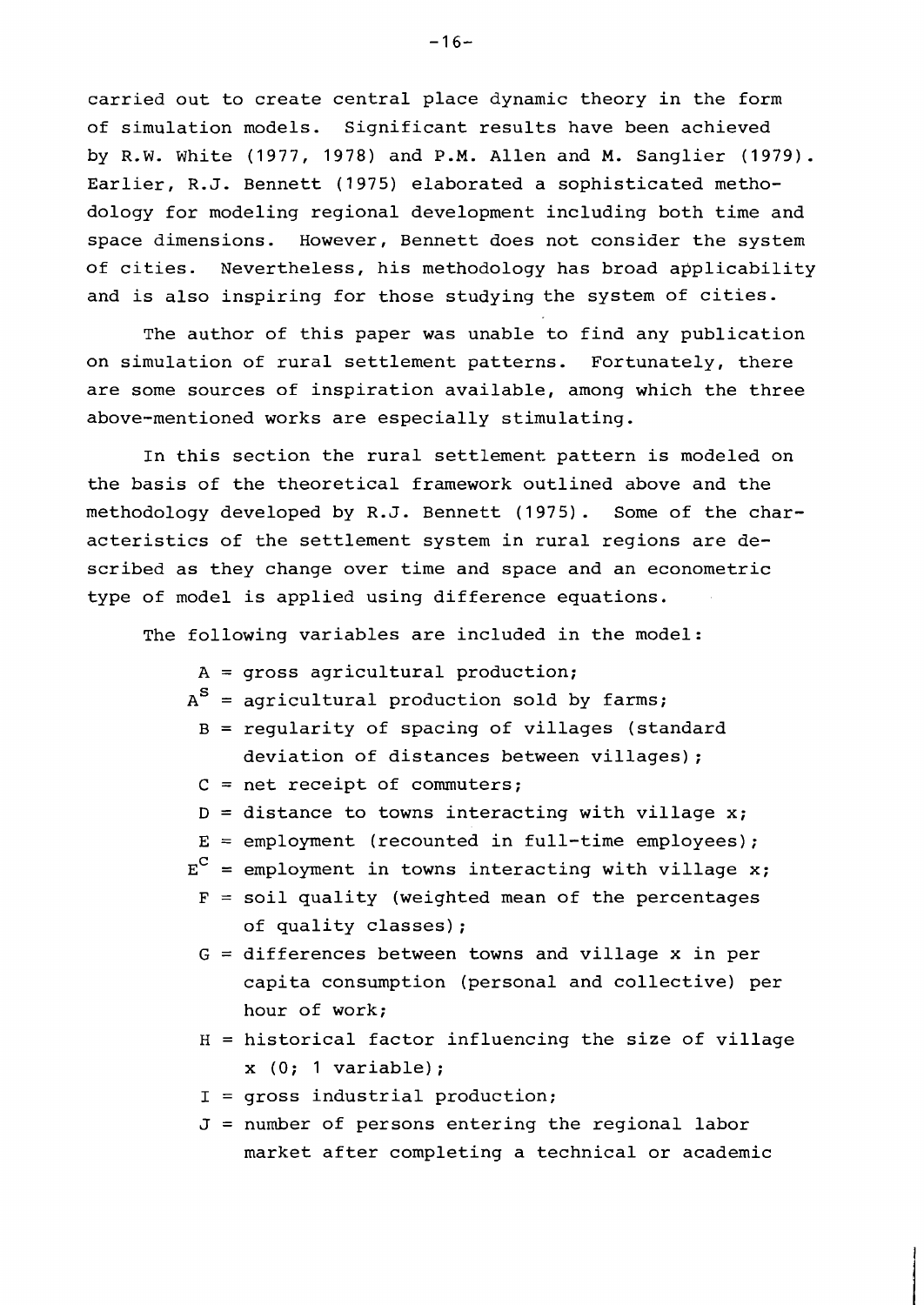education;

 $K =$  investments:

L = land passing from the agricultural to nonagricultural sector;

 $M = net migration$ ;

- $N =$  employment in nonagricultural sector;
- $P = population;$
- $P^C$  = population of towns interacting with village x;
- $P^{u}$  = inhabitants of village x having urban occupations;
	- Q = measure of the dispersion of village (measure of H. Steinhaus) ;
	- $R = per$  capita income of rural population;
	- $S =$  value of services consumed;
	- $T =$  measure of terrain relief;
	- $U =$  number of towns in a region; and
	- V = variation in the size of villages (standard deviation of the number of inhabitants).

The variables represent the values of individual attributes observed at time t and location x.

The model takes the form:

$$
S_{tx} = a_1 + b_1 P_{tx} + c_1 R_{tx} + d_1 Q_{tx} \t\t(1)
$$

$$
B_{tx} = a_2 + b_2 V_{tx} + c_2 U_{tx} + d_2 T_{tx} \t\t(2)
$$

$$
V_{tx} = a_3 + b_3 D_{tx} + c_3 F_{tx} + d_3 H_{tx} + M_{tx}
$$
 (3)

$$
N_{\rm tx} = a_{\mu} + b_{\mu} P_{\rm tx}^{\rm C} + c_{\mu} D_{\rm tx} + d_{\mu} S_{\rm tx} + g_{1} I_{\rm tx}, \qquad (4)
$$

$$
L_{tx} = a_5 + b_5 P_{t-1x}^u + c_5 N_{t-1x}^* d_5 S_{t-1x}^* g_2 I_{t-1x} \qquad (5)
$$

$$
C_{tx} = a_6 + b_6 E_{tx} + c_6 P_{tx} + d_6 C_{t-1x} + g_3 E_{tx}
$$
 (6)

$$
M_{tx} = a_7 + b_7 E_{tx} + c_7 E_{t-1x} + d_7 E_{t-1x-1} + g_4 M_{t-1x} + h_1 G_{tx} \t\t(7)
$$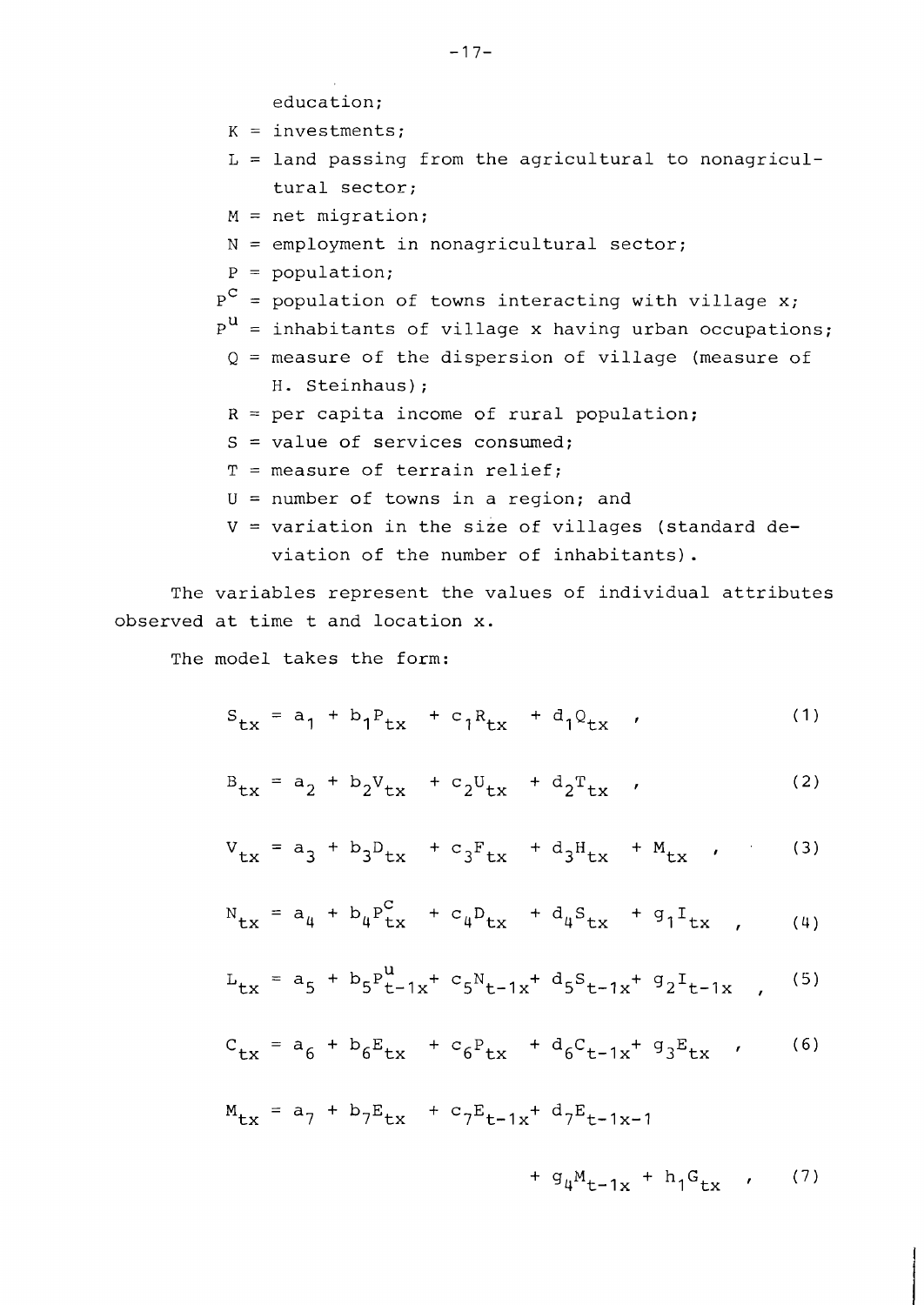$$
E_{tx} = a_8 + b_8 E_{t-1x} + c_8 E_{t-1x-1} + d_8 A_{tx}
$$
  
+  $g_5 I_{tx}$  +  $h_2 S_{tx}$  , (8)

$$
P_{tx} = a_9 + b_9 P_{t-1x} + M_{tx} \t\t(9)
$$

$$
R_{tx} = a_{10} + b_{10}A_{tx}^{s} + c_{10}N_{tx} \t . \t (10)
$$

The model represents the spatio-temporal evolution of the settlement system in the rural region. Among its exogenous variables there are terms expressing lags, conditions in contiguous areas, and policy instruments.

Estimation of the model's coefficient values requires timeseries data for small spatial units, which are not easy to obtain. This, as well as the methodological complexity makes the estimation extremely difficult. However, one of the ways to reduce the difficulties is to adopt single-equation estimates.

The model can be used to produce a set of forecasts of settlement system development in rural regions. When producing the forecasts, one aims to minimize forecasting errors; namely, to minimize the difference between forecasted and actual evolution of the settlement system.

During the evolution of the actual settlement system, changes in the-strength, direction, and form of relationships between elements and their characteristics occur. Hence, it is important that the model accounts for such changes. The model can do so if the parameters that make up the transformation function can be changed.

Parameter variation is needed to express both natural behavioral trends as well as changes induced by policy. By linking the observed shifts in the parameter values to policy changes, one can obtain information about the effectiveness of the policy applied.

The above model describes various elements of the settlement system in rural regions. Two of these elements--employment and population--will be further developed in the next section. Special attention will be given to their interrelations.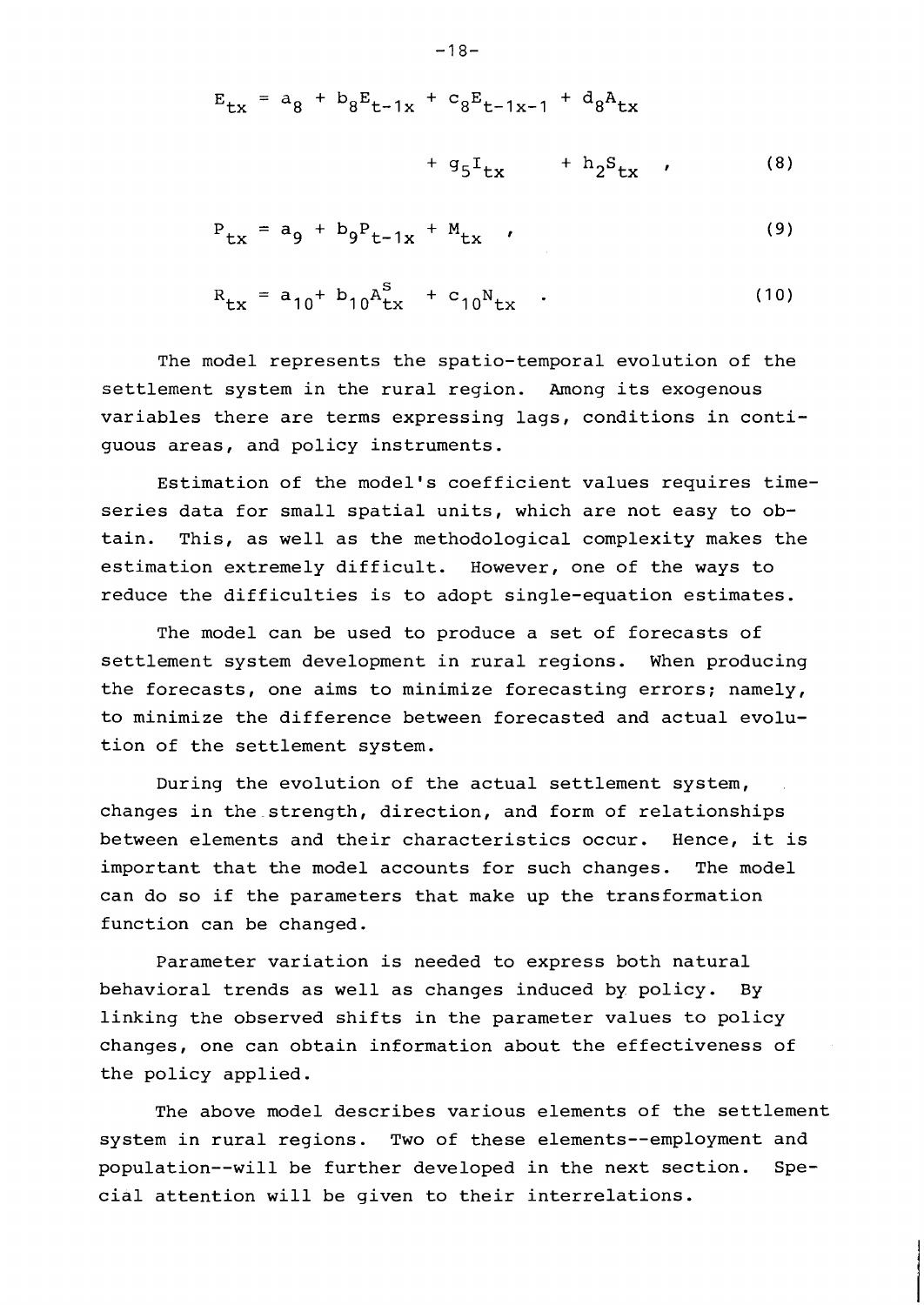THE MODEL OF RESTRUCTURING SETTLEMENT SYSTEMS IN RURAL REGIONS

In this section a model of restructuring settlement systems in rural regions is presented. Restructuring is used in the sense of changes to the locational and hierarchical pattern of the settlement system that occur because of the growth of some elements of the system, the shrinking of others, and the shifting of elements between the hierarchical levels. This also implies that there will be changes in the pattern of mutual interaction between elements.

In general., the process of restructuring results in the emergence of key villages; the decline of small villages, hamlets, and small towns; and the growth of regional urban centers. Since key villages are the settlement units that, rural planners hope, will help in rationalizing the whole rural settlement pattern, most attention is given to the emergence of this type of village. Actual developments may deviate from this generalized picture.

The process of the emergence of key villages may be natural or planned. In the former case, economic laws work without the intervention of a planner; in the latter case such intervention occurs. The planning mechanism is used to obtain a better selection of key villages from the multitude of rural settlements, a better shaping of their functions and spatial structure, and an acceleration of growth.

Planning, however, cannot be arbitrary. It should first reveal natural processes and then evaluate them but should not hinder these processes if their direction is consistent with the objectives, and should correct them if the direction deviates from the objectives. Correction, however, can only be successful if the planner understands the mechanism of natural processes. In this section an attempt is made to reproduce this mechanism.

Structural changes, because of their complexity, are extremly difficult to model. The difficulties may be overcome if one applies the relevant theory and methodology. Among the theories that may be applied, Prigogine's theory of self-organization in nonequilibrium systems (Nicolis and Prigogine 1977) seems to be particularly promising. It has been already successfully applied

 $-19-$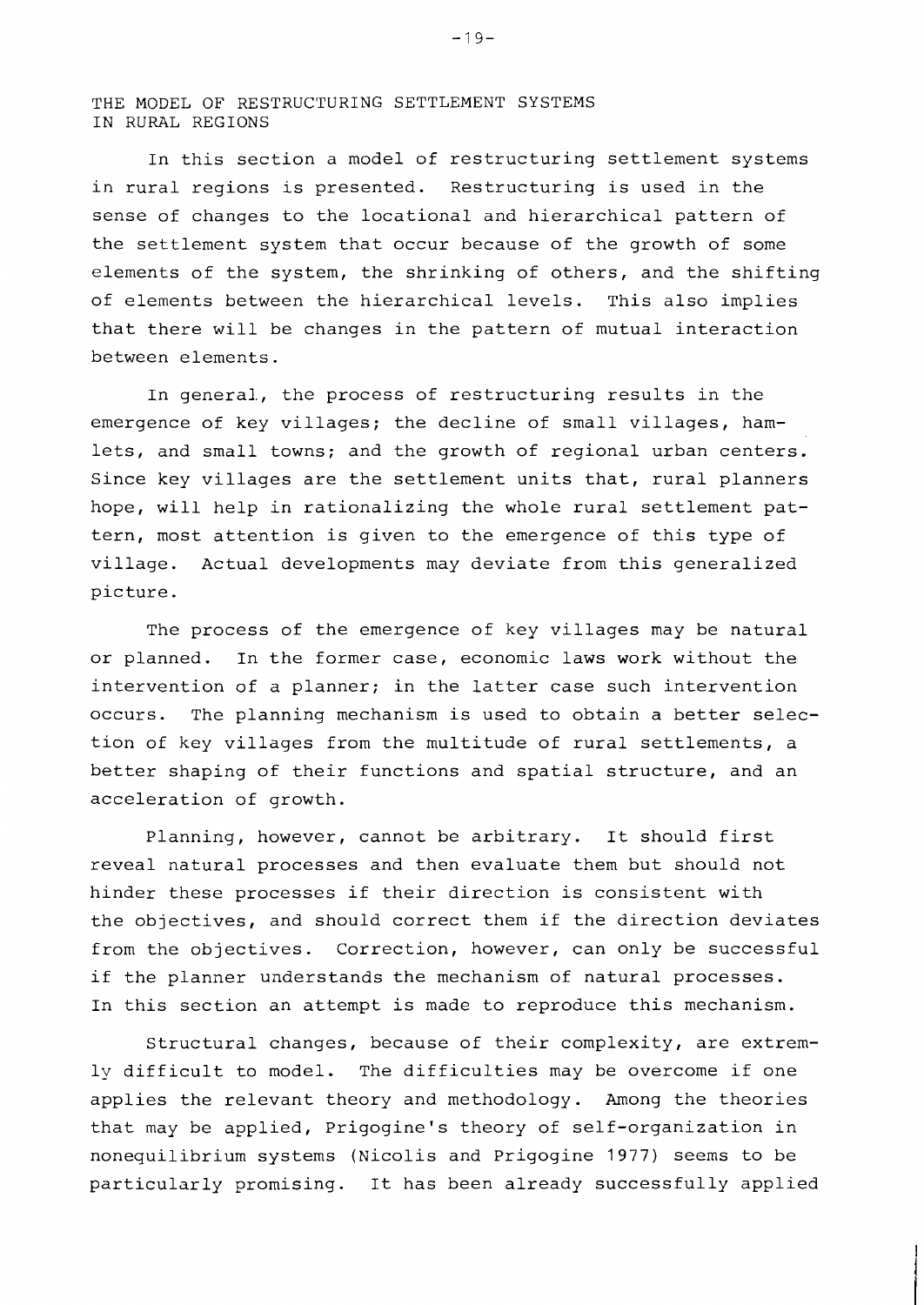in economic geography by P.M. Allen and M. Sanglier (1979), who have elaborated a dynamic model of growth in urban systems. In this section the conceptual framework of Allen and Sanglier is adopted and extended to the rural settlement pattern.

The model of restructuring the settlement system in rural regions can be characterized as follows. It is based on the assumption that the evolution of the settlement system results from the mutual interaction of the spatial distribution of economic activities and of the population. The distribution of economic activities can be reflected in the distribution of employment. Thus, in the model employment may be substituted for economic activities and it may be related to population. The increase in employment is followed by an increase in the population. This, in turn, creates new resources of labor, new markets, and new employment opportunities. The impact of employment on population opens the consecutive cycle of mutual interaction. In order to reflect interaction in the model, a mechanism of positive feedback operating between the spatial distribution of employment and population should be incorporated.

Mutual interaction creates conditions in which selforganization of the system can occur. It may start with small changes in density occurring during successive instabilities. These changes are thereafter amplified by the interaction between the elements of the system. Through the cumulative causation and multiplier mechanism, interaction eventually leads to a qualitative change in the macroscopic structure of the system, (Figure 4) .

The rural economy is disaggregated into three sectors: agriculture, industry, and services. Agriculture is a basic function of a rural region. It is an activity that is included in each settlement. In some settlements the food-processing industry is also included. Key villages are distinguished from other villages and hamlets because they include service activities. Services can have a dual function. They can be required for agricultural production as well as for the rural population. Their impact on population growth is manifold. It is exerted through the employment of personnel needed to

 $-20-$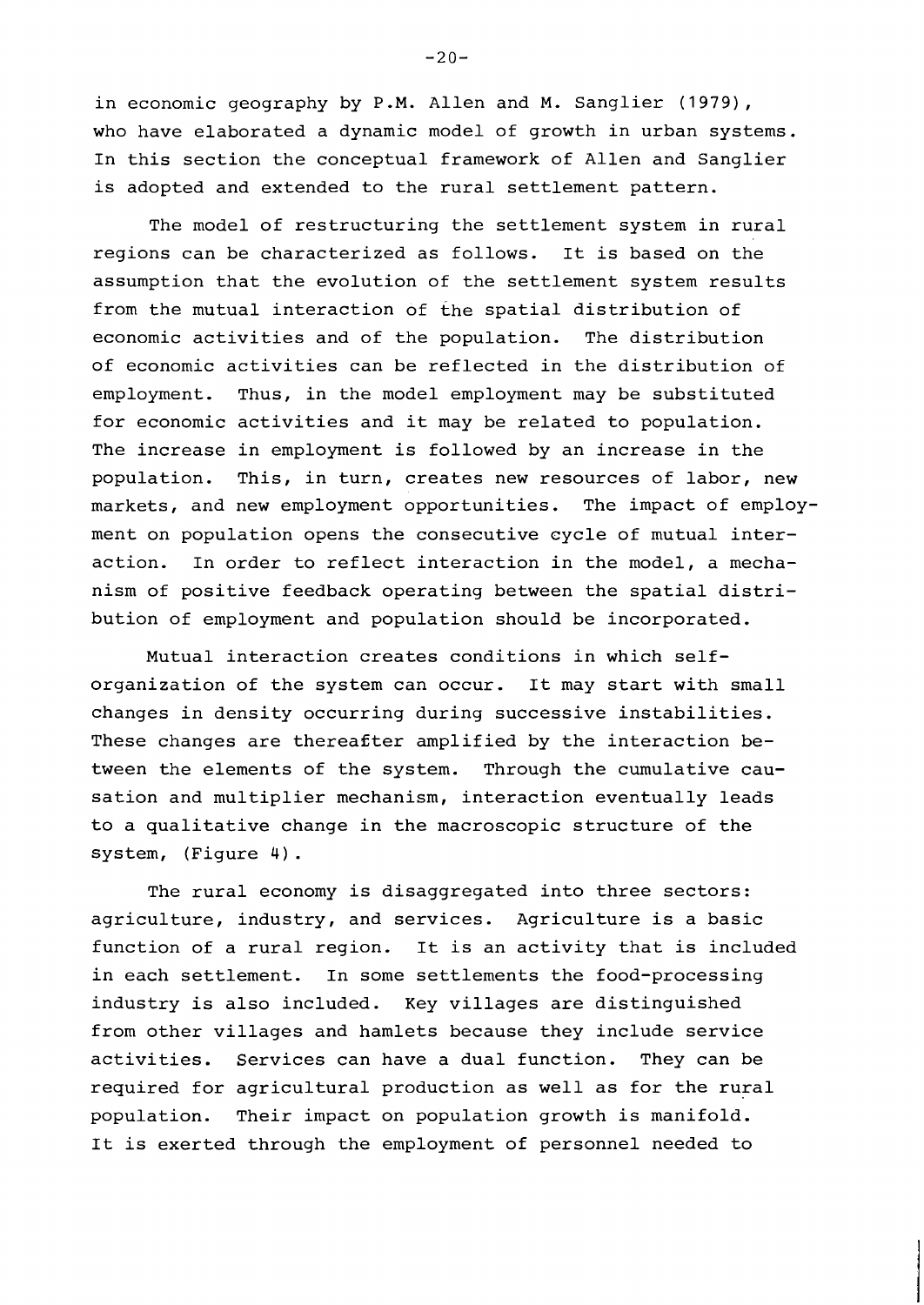run service facilities; through the intensification of agricultural production, which may require new workers and specialists; and through the attraction of people from small villages and hamlets, who do not have access to service facilities.

In the initial state of the settlement system, the number of the population is assumed to correspond to the economic activities. This state is being changed due to two factors: the introduction of a new activity to a settlement unit, which causes an increase in employment; and the interaction between the settlement units within the system, which induces cumulative causation and multiplier effects.

The establishment of new industrial activities in rural areas is usually determined by external factors. To an increasing extent this is true also in the case of agriculture (governmental contracts). Demand for agricultural and industrial



# INTRODUCTION OF NEW FUNCTIONS

# NEW PATTERNS OF RURAL SETTLEMENTS

Figure 4. Changes in the pattern of rural settlements.

 $-21-$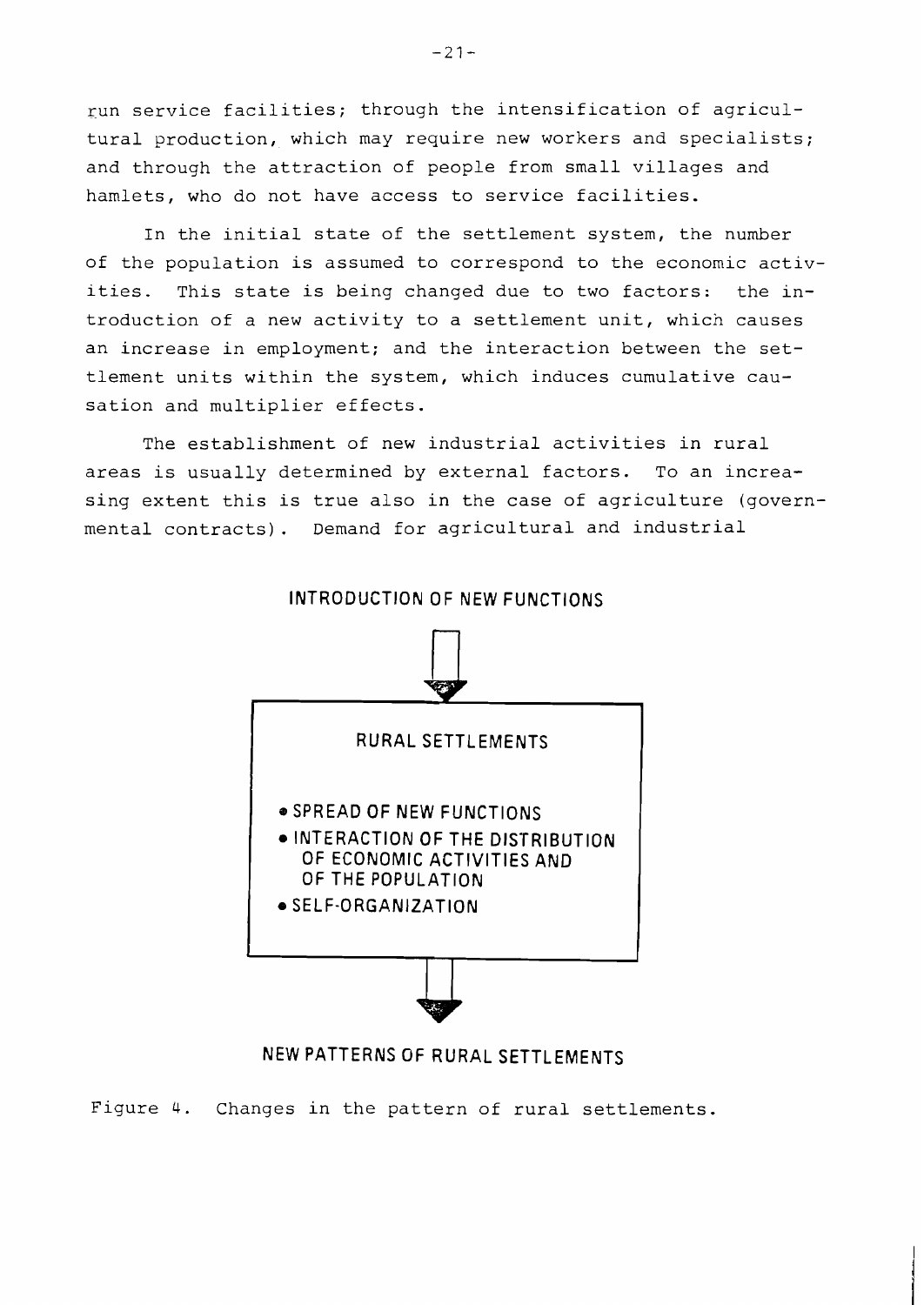\* products is, therefore, assumed to be given. The introduction of service activities is determined mainly by local factors. Demand for services should be determined in the model and it can be done (Allen and Sanglier 1979 modified) as follows (see the aotation on pages 22-23) :

$$
D_{x}^{(u)} = \sum_{y} \frac{P_{y}q^{(u)}}{F^{(u)}d_{xy}^{m}} \frac{A_{xy}^{(u)}}{\sum_{x+s} A_{xy}^{(u)}}
$$
,  $s = 1,...,i$ , (11)  

$$
D_{x}^{(u)} = \left(\frac{(1+c_{n_{x}})}{F^{(u)}d_{xy}^{m}}\right)^{b}
$$
  

$$
D_{x}^{(u)} = \left(\frac{(1+c_{n_{x}})}{F^{(u)}d_{xy}^{m}}\right)^{b}
$$
  

$$
D_{x}^{(u)} = 1,...,j
$$
, (12)

The factor (1+cn $_{\mathrm{x}}$ ) expresses economies of scale and the additional attractiveness of the village (town) having several functions. The effect of attraction decreases with distance  $d_{xy}$ . The term  $A_{xy}^{(u)}/\sum\limits_{x+s} A_{xy}^{(u)}$  represents the fraction of population  $P_{\rm v}^{2Y}$  whose demand for  $3^{+5}_{-2}$  attracts them to location x. Y

Let the demand for agricultural and industrial products be:

$$
D_{\mathbf{x}}^{(\mathbf{v})} = R_{\mathbf{x}}^{(\mathbf{v})}, \qquad (13)
$$

Having determined the demand for goods and services, the employment in all three sectors of the rural economy can be computed as follows:

<sup>\*</sup>  At IIASA, models of agriculture and industry are being developed by other authors. See: Albegov (1).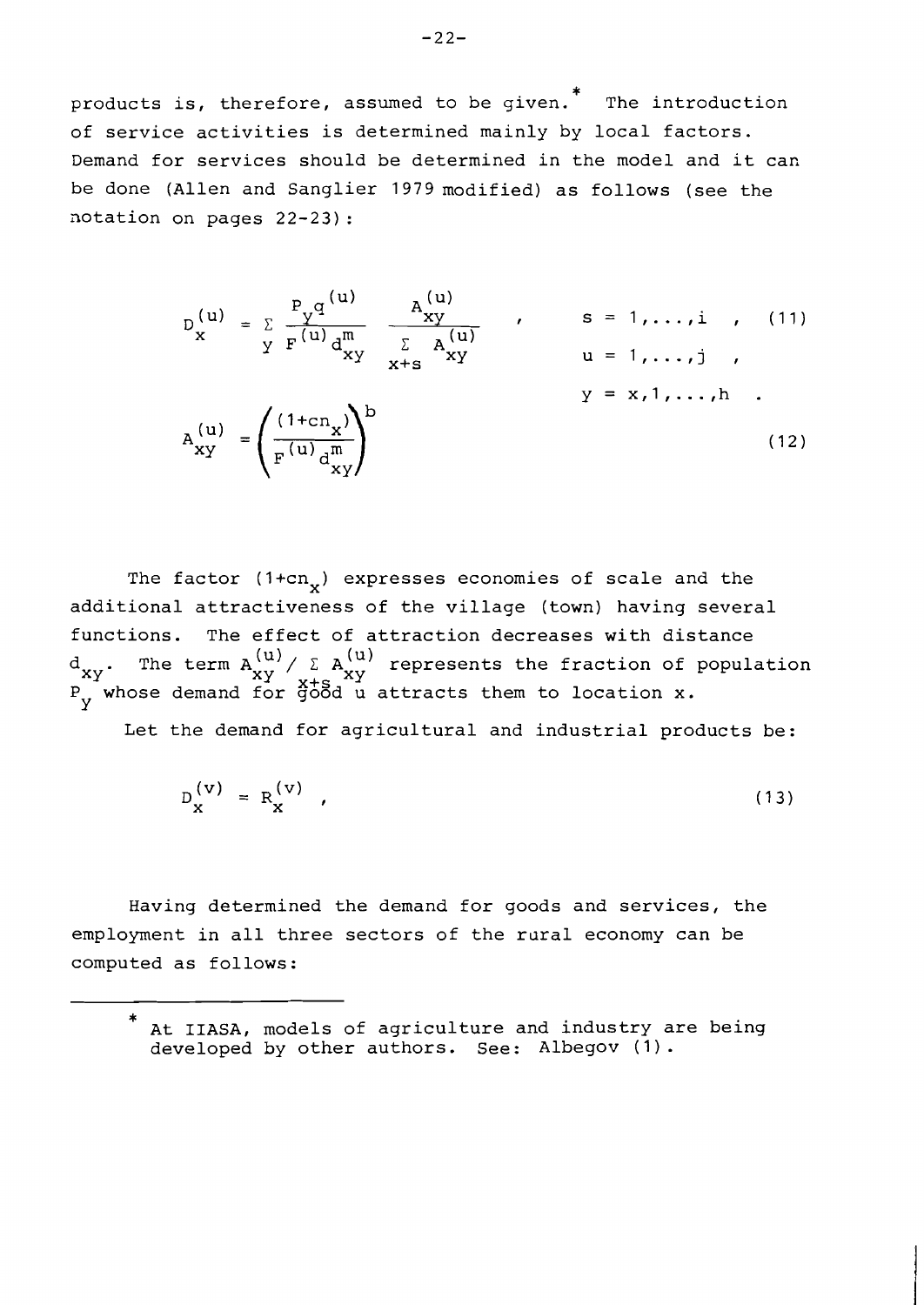$$
E_{EX}^{(w)} = p^{(w)} D_{EX}^{(w)}, \qquad w = u \text{ or } v,
$$
 (14)

$$
\Delta E \frac{I(w)}{Lx} = a (E \frac{(w)}{Lx} - E \frac{I(w)}{L-1x}) \qquad . \qquad (15)
$$

The effect on the population of the changed employment situation is expressed by the equation:

$$
P_{tx} = (1+r) P_{t-1x} + M_{tx} + k \sum_{w} \Delta E_{tx}^{'(w)}.
$$
 (16)

In this way the sequence of dependencies leading from demand and employment to population has been reproduced. Now, the reversed interaction, i.e., the effect on demand and employment of the changed population, can be simulated.

The model includes nonlinearities, one of which is the positive feedback mechanism between employment and the population. The other nonlinearity is present in the factor of attractivity (u) x Y

> $A^{(u)}_{xy}$  = the actractiveness of location x felt by the consumer of service u resident at location y;  $D_{X}^{(u)}$  = demand attracted to location x for service u;<br> $D_{X}^{(v)}$  = demand attracted to location x for good v;  $=$  demand attracted to location x for good  $V$ ;  $D_{\text{tx}}^{(w)}$  = demand attracted to location x at time t for good w;

$$
E_{tx}^{(w)} = potential \text{ employment in activity w at time t}
$$
\nand location x;

$$
E_{t-1x}^{(w)} = \text{actual employment in activity } w, \text{ at time } t-1
$$
  
and location x;

$$
\Delta E_{tx}^{(w)} = \text{increase in actual employment in activity w at} \\ \text{time t and location x;}
$$

 $F^{(u)}$  = cost per unit distance of transportation;

$$
M_{tx} = net noneconomic migration at time t and loca-tion x;
$$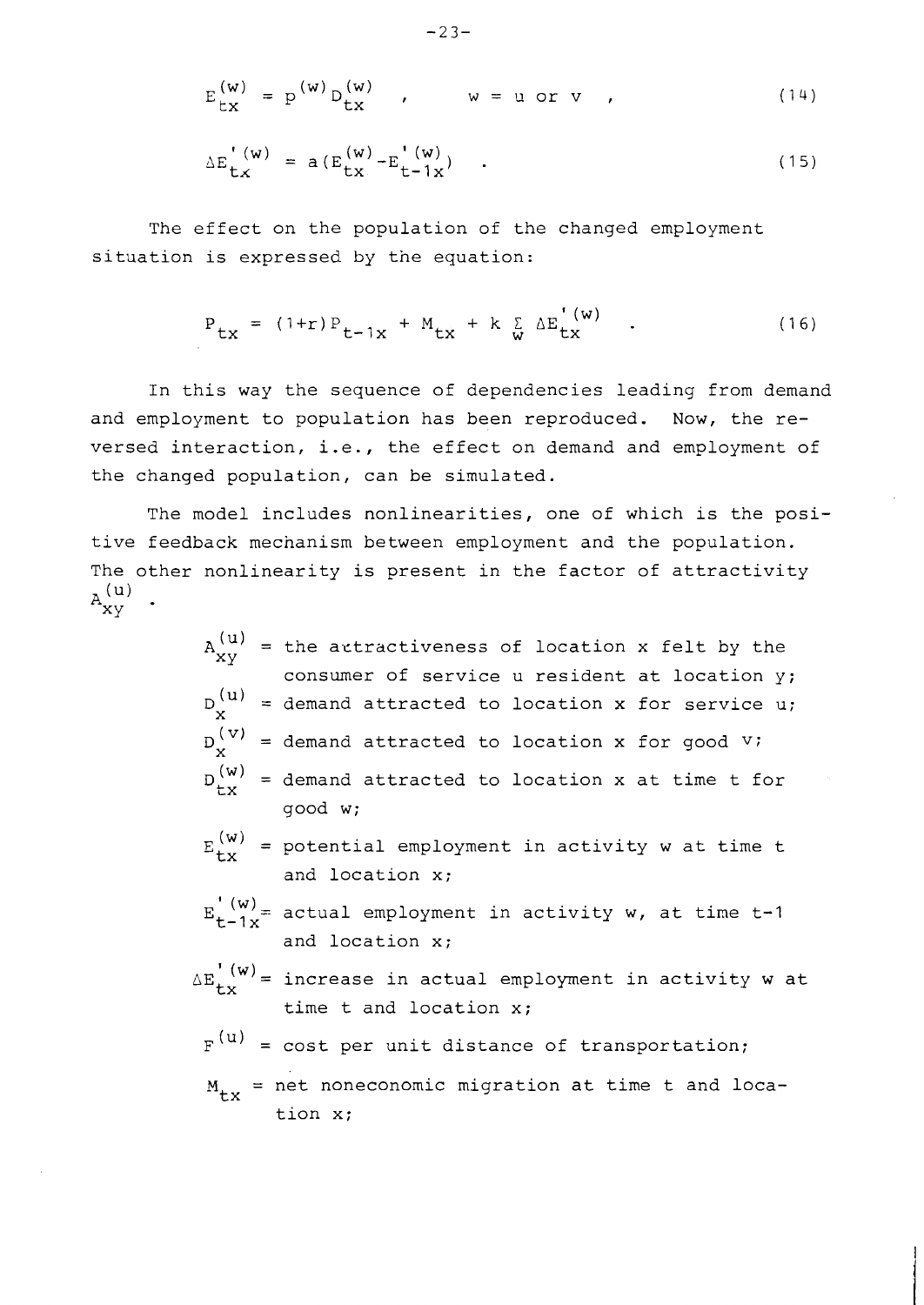$P_{+x}$  = population at time t and location x;  $P_{y}$  = population at location y;  $R_v^{(v)}$  = demand for good v at location x; a = parameter expressing the degree to which the gap between potential and actual employment is filled;  $b = a$  constant that measures the degree of unanimity in the response of population P to the relative Y attractiveness of the location x;  $c = a constant;$  $d_{xy}^{mu}$  = distance between x and y;  $k = average size of family of new employees;$  $n_{\mathbf{x}}$  = number of different activities located at  $\mathbf{x}$ ;  $p^{(w)}$  = number of jobs required for the production of a unit of good w;  $q^{(u)}$  = quantity of service of type u bought by an individual at unit price; r = rate of natural increase; s = centers located outside the given region attracting population from the region;  $u =$  economic activities - services;  $v =$  economic activities - agriculture (1) and

The introduction of a new activity into the settlement system can be simulated in the following way. Every settlement point is tried as a possible center for individual activity. For this purpose demand and employment is computed for every point. Next, the computed values are compared with the threshold value, which is defined as the minimum size at which the facility can operate economically. The size can be expressed by the number of employees needed for operating the facility. If the computed value for the given point is lower than the threshold value, the point is removed from the set of admissible location. If it is higher, the point becomes a center for the activity under consideration.

industry (2) .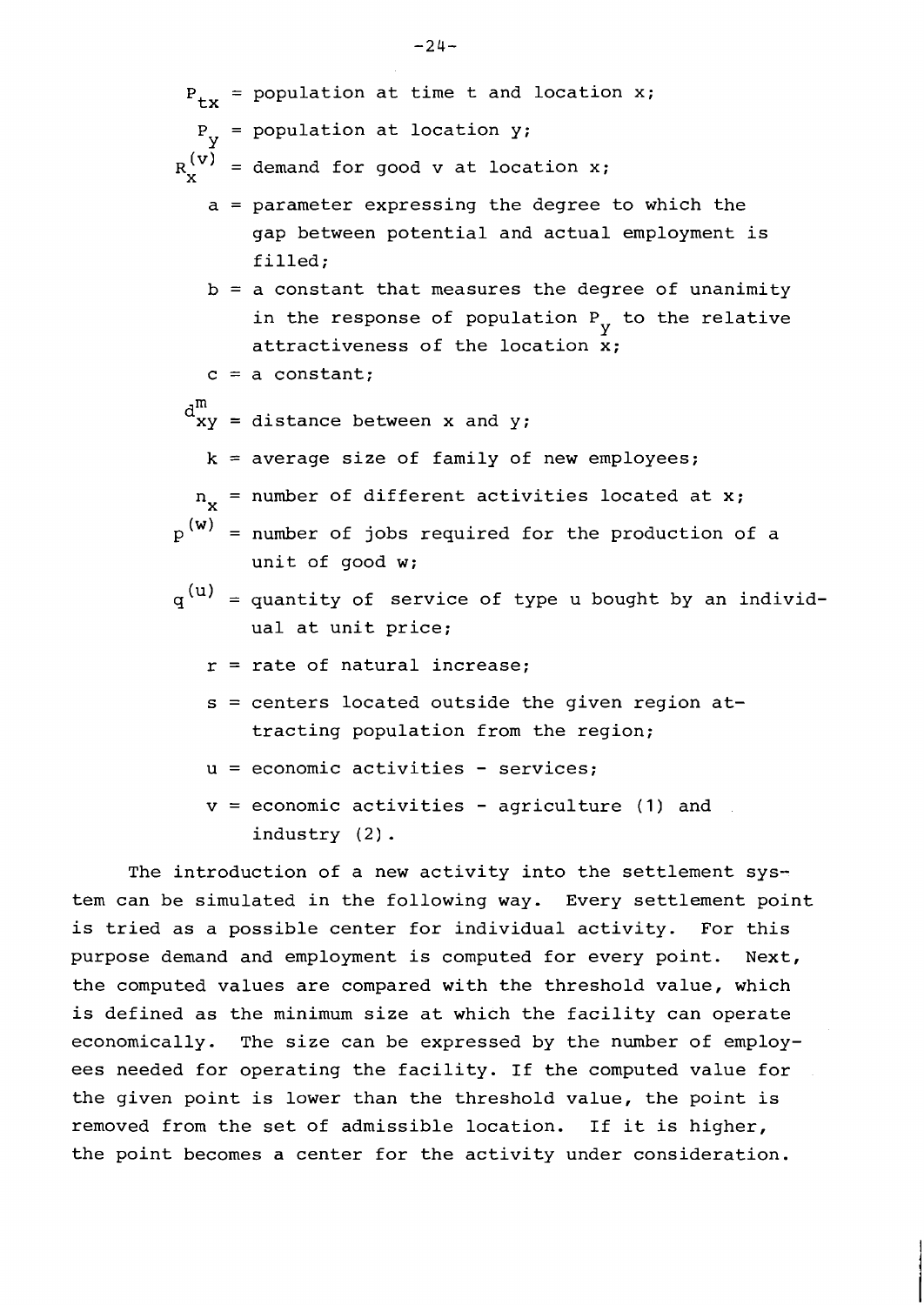The simulation procedure is repeated for successive time periods until the new activity becomes fully integrated into the settlement system and a stationary state is approached.

The appearance of a new activity at the second and consecutive settlement point causes a change of market area by cutting off parts of the market areas of neighboring centers (Figure 5). Thus, it may happen that a center having a market area larger than the threshold value loses to a new center such a part of its market area that it drops below the threshold value. In this case, the activity attracted earlier is removed from the center. The shrinking of market areas of existing centers may be expressed by the exponent m attached to distance term  $d_{xy}$  in formula 11. Its value would increase as the new centers develop. The demand attracted to existing centers should be recalculated taking into account changing value of the exponent.

The shrinking of market areas of existing centers may be represented in an alternative way by the following formula:

$$
\bar{D}_{x}^{(u)} = D_{x}^{(u)} (1 - \frac{1}{H + 2H})
$$
 (17)

where:

 $\bar{D}_{v}^{(u)}$  = reduced demand;  $H =$  number of successively emerging centers;  $z = coefficient$  reducing the decrease in demand of existing centers (new centers create new demand which in part supports their existence).

As the new activity is introduced and serves the given point as well as its surrounding area, employment opportunities begin to increase, which gives rise to an increase in the population. This causes the demand for all activities to grow and, as a consequence, employment opportunities increase further.

After the integration of one activity into the settlement system, the introduction and spread of the next activity can be simulated and consecutive activities can continue to be added.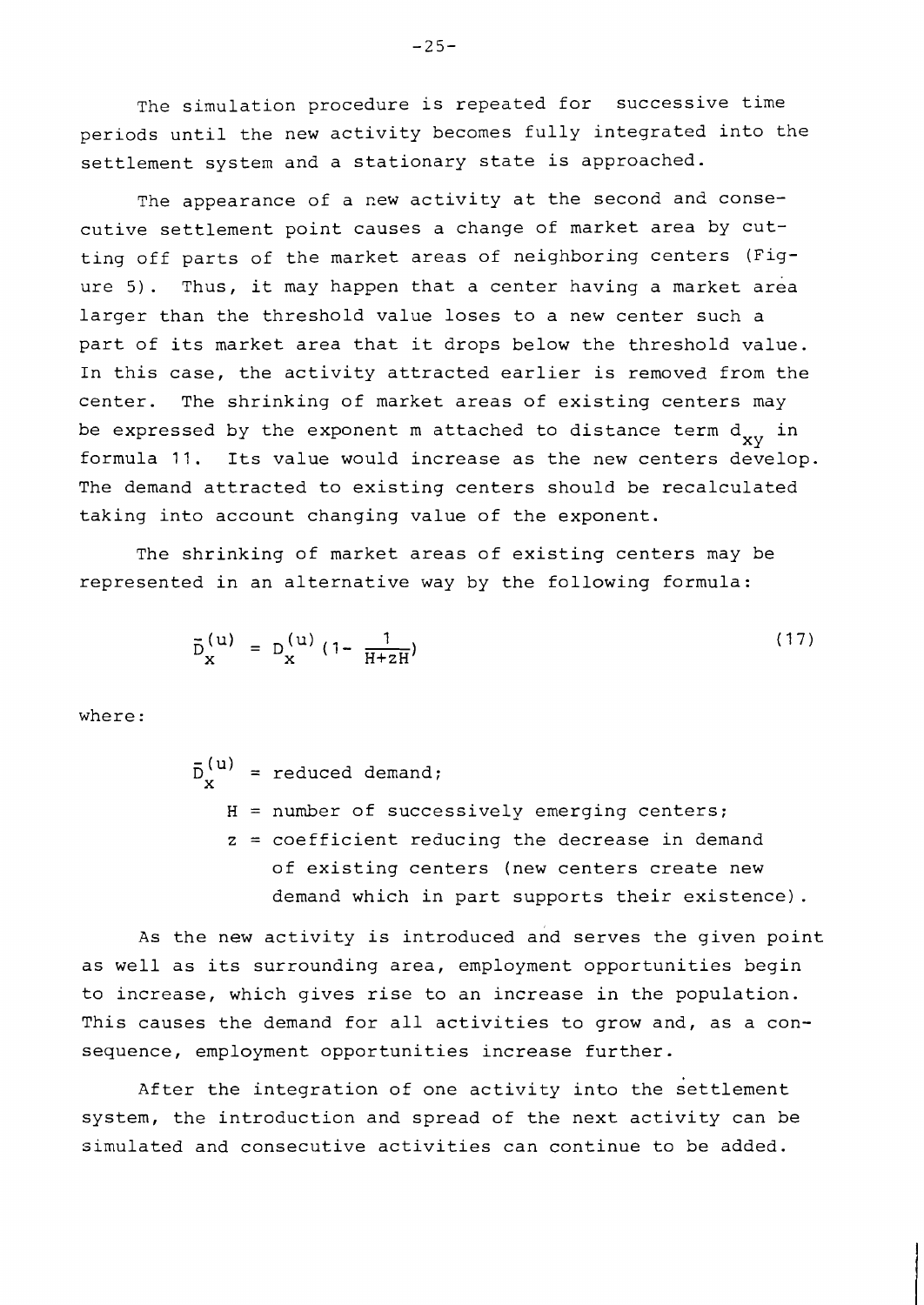

**Figure 5. The model of emerging of key villages.**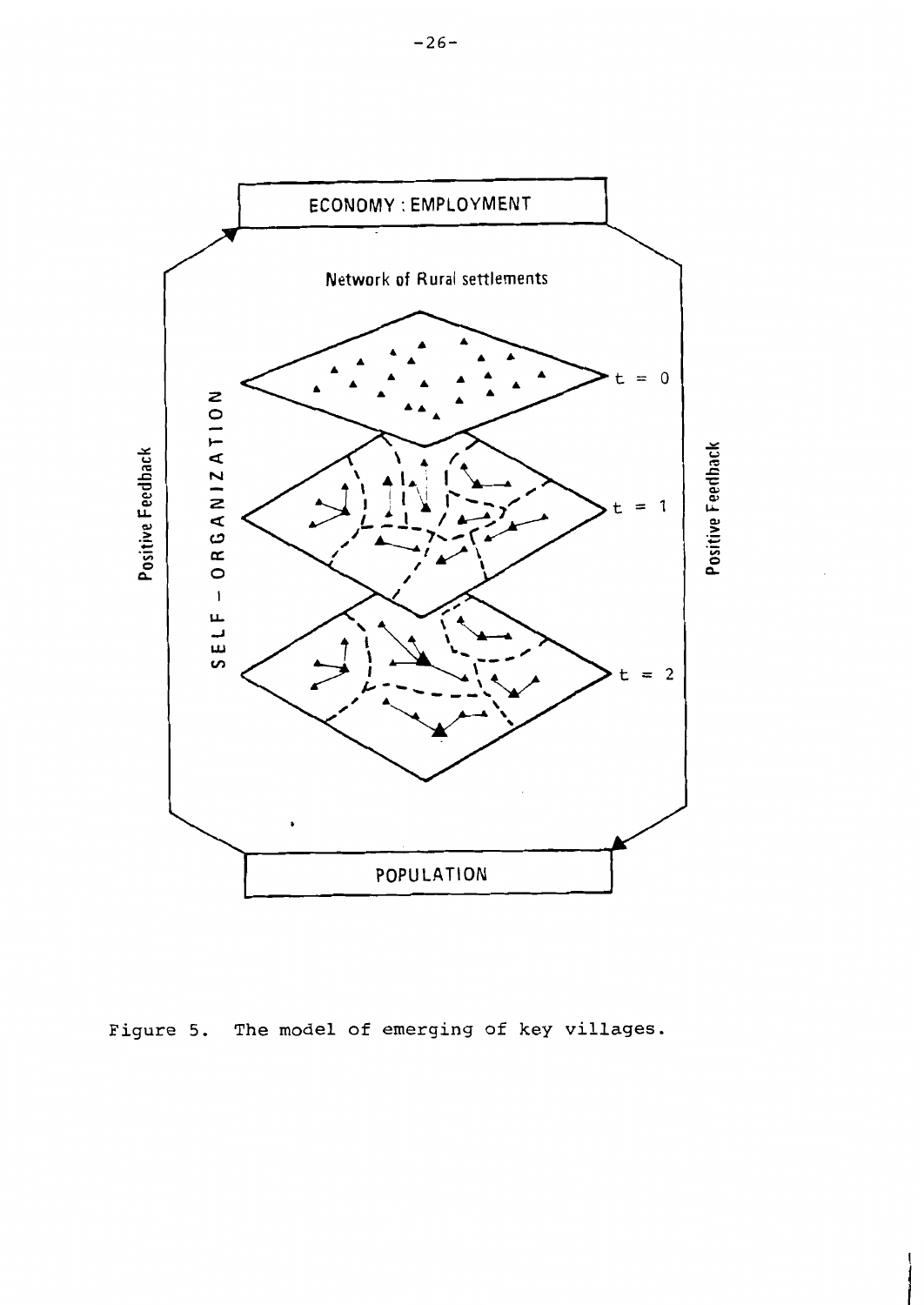As many activities, as there are in the desired model of the key village (e.9. post office, general store, hardware store, electrical goods shop, barber, health service, secondary school, etc.) will be introduced.

A village that has nanaged to attract one activity is likely to attract another. If it does, its attractiveness increases and it becomes a center for multipurpose trips and offers economies of scale. Through the attraction of service facilities the selected villages attain the attributes of key villages.

The development of a larger town (regional and subregional centers) in a rural region exerts an influence on the network of key villages. It reduces the hinterland of the key villages that are located within proximity of the town. It may happen that activities served by such key villages drop below the threshold value.

In order to keep the impact of larger towns within reasonable limits, in simulation the number of their activities should be reduced to those serving the rural hinterland. Activities serving town dwellers and remote areas should be excluded from computation.

The self-organization of a settlement system in a rural region, whose course is reproduced above, is revealed in: the differentiated growth of individual settlement units, a new locational pattern of settlements, and new hierarchical relations between the settlement units. The sequence of changes of the system also reveals its development path. All these aspects of development can be analyzed further using relevant methods, e.g., the rank-size rule.

The form of the model indicates some lines of sensitivity analysis. Assuming small spatial differentiation of the price of goods and transportation cost per distance unit, one would expect the results of the model to be particularly sensitive to distance  $(d_{xy})$ , number of activities  $(cn_x)$ , and the response of x Y population to the attractiveness of individual settlement unit (b).

 $-27-$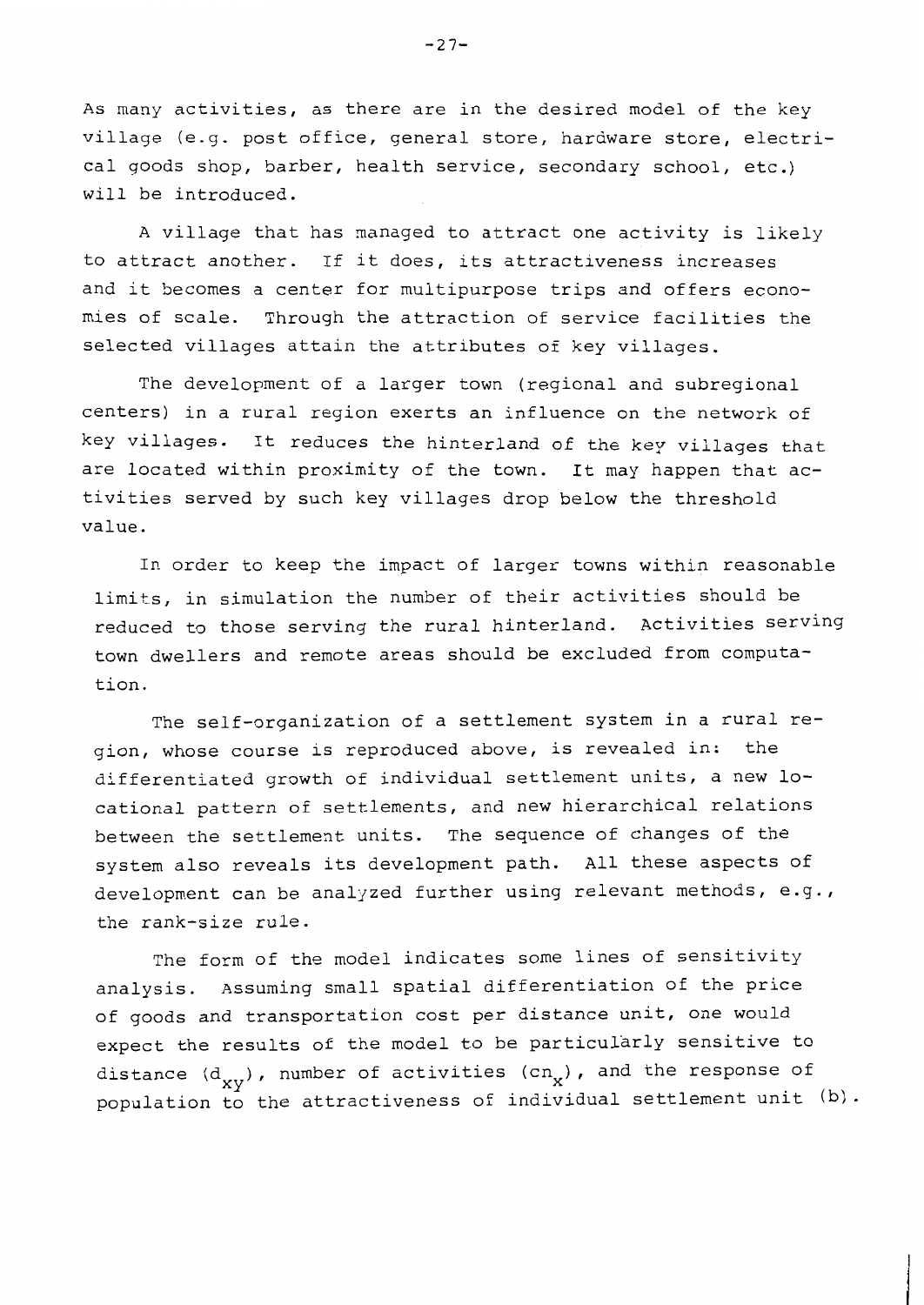The above model was discussed with Andrzej P. Wierzbicki, Chairman of the System and Decision Sciences Area at IIASA. He made several suggestions modifying the form of the model. Wierzbicki's version of the model is the following.

Consider settlements x,y which, at a given time t, have the actual volume of services u measured by the employment in these services,  $E_{x,t}^{u}$ ,  $E_{y,t}^{u}$ . The distances between those settlements are  $d_{xy}$ . For convenience of modeling, we introduce a nonzero istance  $d_{xx} = d_0$  for all  $x$ , interpreted as an average distance inside settlement x; we assume  $d_0 \ll d_{xy}$ , for all x,y (for example,  $d_{xy} \geq 4$  km,  $d_{0} = 0$ , 4 km).

We assume a gravitational model of attraction to services. The index of attractiveness of service u in settlement x to people in settlement y,  $A_{xy}^{U}$  , is thus defined by

$$
A_{xy}^{u} = \frac{E_x^u + E_y^u}{\frac{u \neq u}{\alpha_{xy}^2}} \frac{E_y^u}{\alpha_{xy}^2}
$$

where the subscript t is omitted for simplicity's sake. Here,<br>where the subscript t is omitted for simplicity's sake. Here, u denotes other services offered in x and  $\lambda_{\text{un}}^-\in$  (0;1) are coefficients of attraction by a joint service offer (for example, we might assume  $\lambda_{\text{III}} = 0.2$  for all uu). Thus, the numerator corresponds to the perceived volume of services offered, while the denominator is just the square distance. It is useful also to compute the coefficient of attractiveness:

$$
n_{xy}^{\mathbf{u}} = \frac{A_{xy}^{\mathbf{u}}}{\sum\limits_{x \neq x}^{x} A_{xy}^{\mathbf{u}} + A_{xy}^{\mathbf{u}}}
$$

that indicates which part of the population of  $y$  will go to x for the service u. Clearly,  $n_{xy}^u \in [0; 1]$  and  $\frac{\gamma}{x} n_{xy}^u = 1$ .

Now, we can compute the demand for service u in settlement x: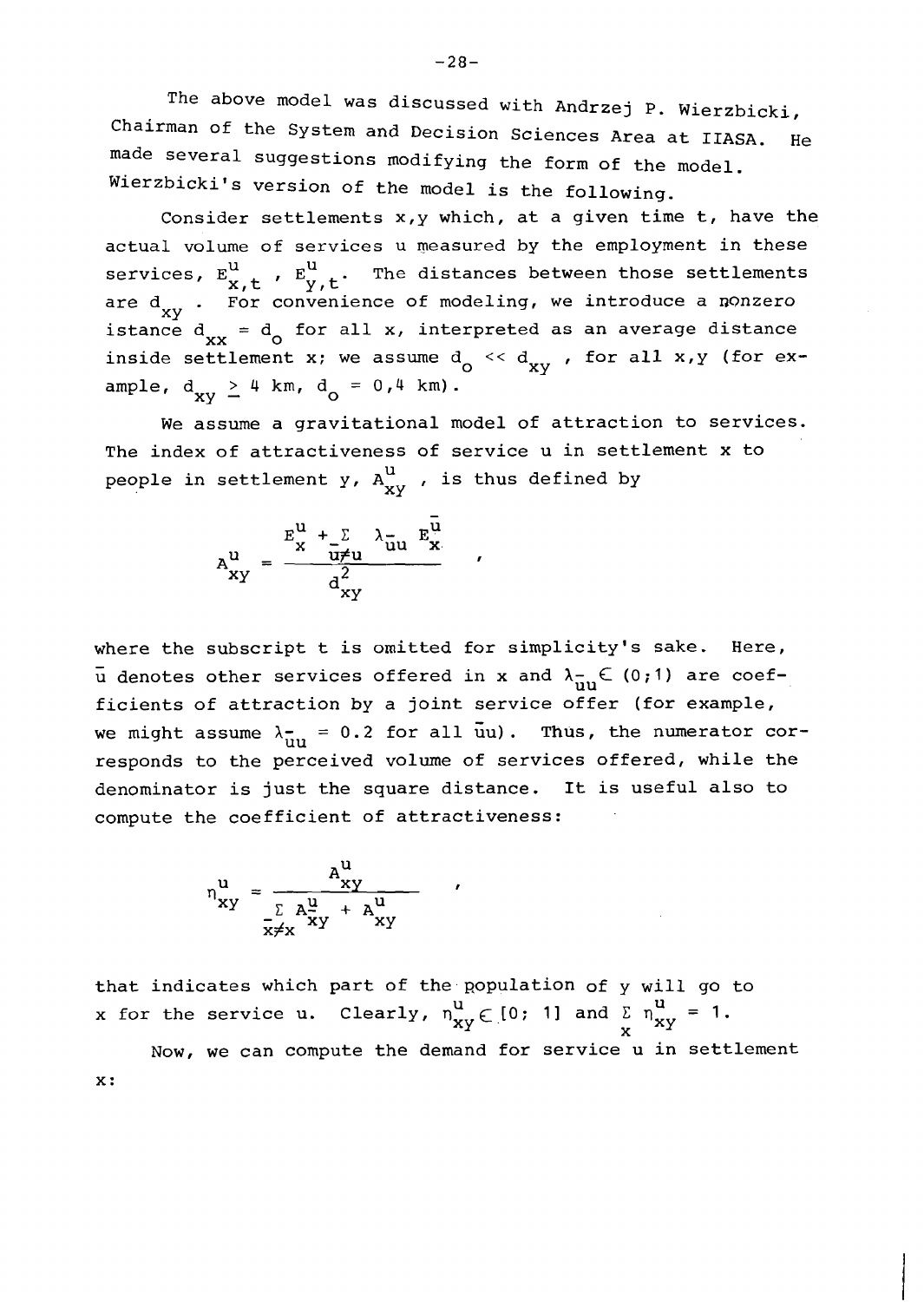$$
D_{\mathbf{x}}^{\mathbf{u}} = \sum_{y \in X} P_y q^{\mathbf{u}} n_{\mathbf{x}y}^{\mathbf{u}}
$$

where

X is the set of all settlements, including x,  $P_{V}$  is the population of y; q<sup>u is the coefficient of required service per<br>capita (for example, 10<sup>-3</sup> doctors per capita).</sup>

Thus, the demand  $D_{\bf x}^\text{u}$  expresses the reguired employment in service u at settlement x.

Observe, however, that the demand  $D_{\mathbf{x},t}^{\mathbf{u}} = 0$  if  $E_{\mathbf{x},t}^{\mathbf{u}} = 0$ for all u, which can be interpreted as meaning people in x usually go to other places y for services. Thus in the model we must incorporate decisions to develop service centers. To do this, we assume that there is a minimal economical volume  $E^{UO}$  of a service center (independent of  $x, y$ ) and that the authority of x can form expectations on whether it is reasonable to develop the service center. These expectations can be quite simple-minded and myopic. For example, the authority of x can verify the reasonability of offering a service at volume  $E^{UO}$ while assuming that all other volumes of services in other settlements and the population of these settlements remains unchanged. Thus, if  $E_x^u = 0$ , we copmute hypothetical indexes and coefficients of attractiveness which would result after introducing  $E_X^U = E^{UO}$ :

$$
\tilde{A}_{xy}^{u} = \frac{E^{uo} + \frac{\sum \lambda}{u \neq u} u \tilde{\mu}}{d \frac{2}{xy}}
$$

$$
\tilde{p}_{xy}^{\mathbf{u}} = \frac{A_{xy}^{\mathbf{u}}}{\frac{\sum\limits_{x \neq x} A_{xy}^{\mathbf{u}} + \tilde{A}_{xy}^{\mathbf{u}}}{\sum\limits_{x \neq x} A_{xy}^{\mathbf{u}} + \tilde{A}_{xy}^{\mathbf{u}}}}
$$

and the corresponding demand

$$
\tilde{D}_{x}^{u} = \sum_{Y \subseteq X} P_{Y} q^{u} \tilde{n}_{xy}^{u}
$$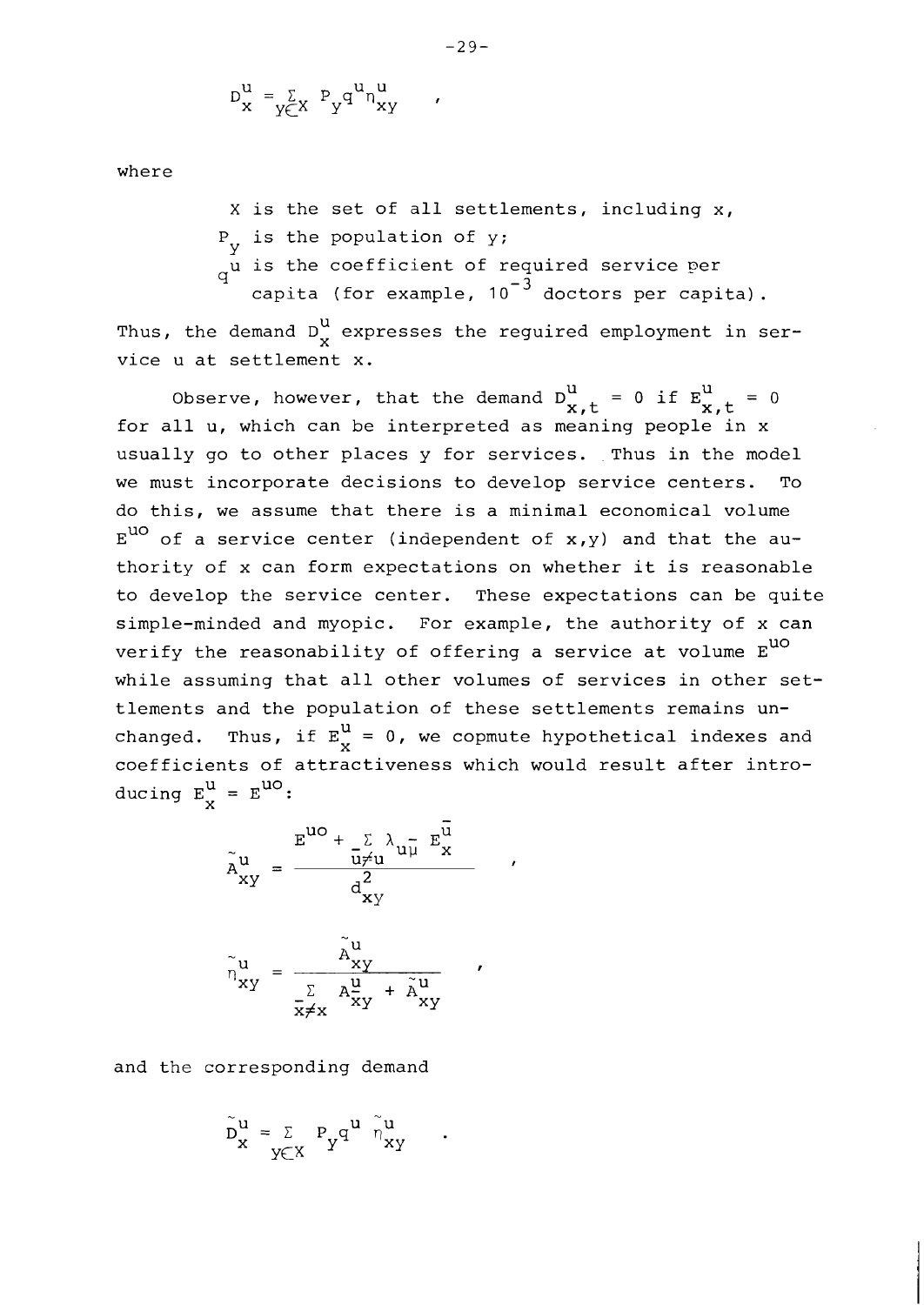If  $\tilde{D}_{\mathbf{x}}^{\mathbf{u}} \ge \mathbf{E}^{\mathbf{uo}}$ , then the service center could be developed for the next time period t+1; the volume of service developed is computed as described below. If there are several services to be developed, we ignore the possible effect of a new joint service at rv<br>ก traction in forming expectations  $\tilde{A}^u$  and we use old  $E^u$  (not ex-<br>pectations  $\tilde{D}^u$ ) while computing  $\tilde{A}^u$ . The interpretation of this is that the service attraction is habitual, based on past experience.

Now, the dynamics of change of service volume  $E_{x,t}^u$  offered might be described as follows. First, we compute the demand-supply difference  $\Delta_{x,t}^{u}$ :

$$
\Delta_{\mathbf{x},t}^{\mathbf{u}} = \begin{cases} \tilde{D}_{\mathbf{x},t}^{\mathbf{u}} & \text{if } E_{\mathbf{x},t}^{\mathbf{u}} = 0 \\ D_{\mathbf{x},t}^{\mathbf{u}} - E_{\mathbf{x},t}^{\mathbf{u}}, \text{if } E_{\mathbf{x},t}^{\mathbf{u}} > 0 \end{cases}
$$

(we can use here  $E_{x,t}^u \ge b \cdot E^{uo}$ ; see below). Based on this difference, a conervative estimate  $\hat{E}_{v}^{u}$   $_{t+1}$  of future supply is formed:

$$
\hat{\mathbf{E}}_{\mathbf{x},\mathbf{t}+1}^{\mathbf{u}} = \mathbf{E}_{\mathbf{x},\mathbf{t}}^{\mathbf{u}} + a\Delta_{\mathbf{x},\mathbf{t}}^{\mathbf{u}} ,
$$

where the coefficient a characterizes the dynamics of service change. If  $a = 1$ , the service change responds directly to demand. If  $a < 1$  (say,  $a = 0.7$  or  $a = 0.5$ ), the service change is lagged beyond demand, and responds conservatively. If  $a > 1$ (say,  $a = 1.2$ ), the service change tries to exceed demand, in expectation of future demand growth (due to future population growth, etc.) This coefficient also influences the actual development of new services: they will in fact be developed, if  $\overrightarrow{B}_{x,t}^{\text{u}} \geq E^{10}$  , which characterizes well the conservative or progressive interpretation of  $a < 1$  or  $a > 1$ . All this is expressed by the equation that determines the actual new service volume: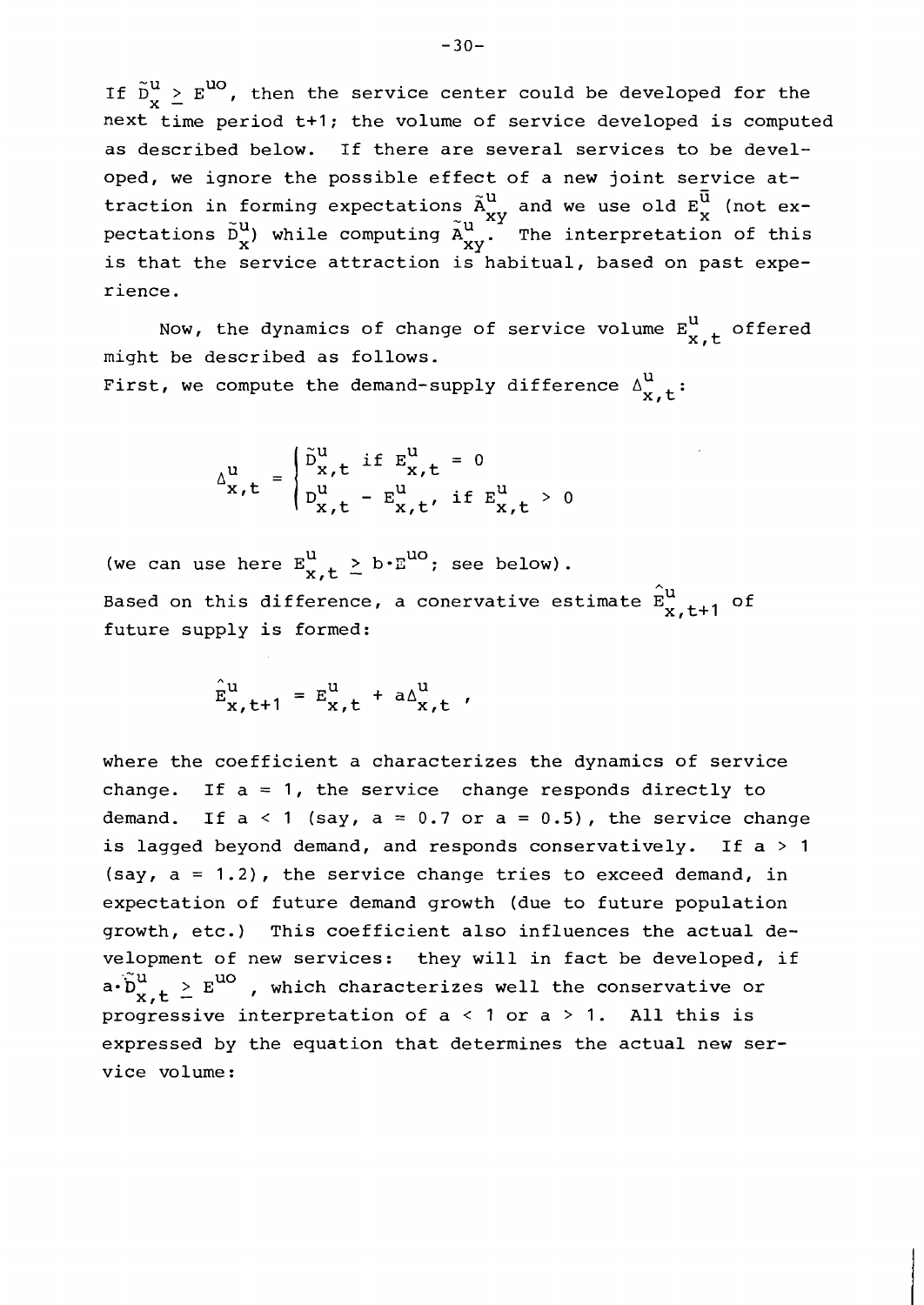$$
E_{x,t+1}^{u} = \begin{cases} \hat{E}_{x,t+1}^{u} & \text{if } E_{x,t}^{u} \neq 0 \text{ and } \hat{E}_{x,t+1}^{u} \geq b E^{uo} \end{cases}, \text{ or}
$$
\n
$$
E_{x,t+1}^{u} = \begin{cases} \hat{E}_{x,t+1}^{u} & \text{if } E_{x,t}^{u} = 0 \text{ and } \hat{E}_{x,t+1}^{u} \geq E^{uo} \\ 0 & \text{if } E_{x,t}^{u} = 0 \text{ and } \hat{E}_{x,t+1}^{u} < b E^{uo} \end{cases}, \text{ or}
$$

Here b is a coefficient,  $b \in [0,1)$ , characterizing a definitely noneconomical level of maintaining a service center, denoted by bE<sup>UO</sup>. If, say,  $b = 0.2$ , this means that a service will be developed if the expected demand **D:** corrected by the coefficient of conservativeness a, is greater than  $E^{uo}$ , and a service will be discontinued only when the actual demand  $D_x^u$ , corrected by the coefficient of progressiveness a, is smaller than  $0.2 E^{UO}$ .

Naturally, when simulating the dynamics of service development numerically, we can fix the coefficient b to only one value- say, 0.3 or 0.5-- and, by repeating the simulations, analyze the influence of the more important coefficient of progressiveness of expectations, a, setting several numerical values--say, 0.5, 0.75, 1.0, 1.25.

The mechanism of forming expectations, described above, can be further discussed and modified. The development of services can be coordinated between settlements by assuming that the proposed developments of services are jointly evaluated (when computing  $n_{XY}^U$ , the denominator includes not only actual  $\frac{1}{2}$ services, but all the proposed developments of services at the level  $E^{UO}$ ). The expectations can be formed based on future projections: first, we compute how the volumes of services would change in the period t+1 if no developments were made, then estimate the developments of services in the period  $t+1$ .

The employment in agriculture and industry is determined separately:

 $E_{x, t+1}^{V} = P^{V}R_{x}^{V}$ .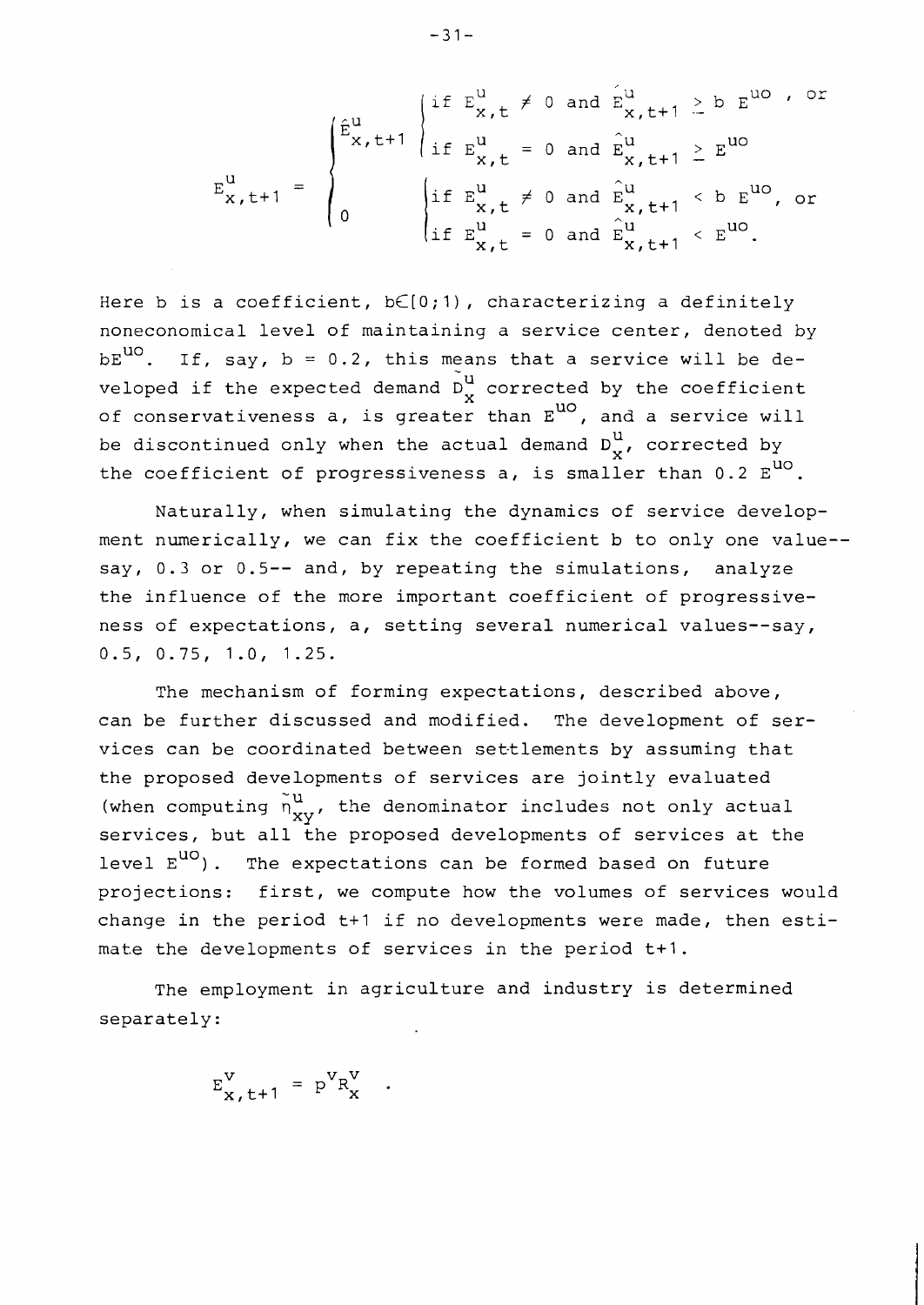By adding the employment in agriculture and industry to that of services, the total employment can be obtained:

$$
E_{x,t+1}^{w} = E_{x,t+1}^{u} + E_{x,t+1}^{v}
$$
,  $w = u$  or v.

Hence the increase in employment amounts to:

$$
\Delta_{x, t+1}^{w} = E_{x, t+1}^{w} - E_{x, t}^{w}
$$

As to the dynamics of population change, two approaches are possible. The first approach assumes that the growth of services in the given settlement attracts new employment and population connected also with other sectors of the rural economy (agriculture, industry). In such a case, the stream of migration should be related to the attractiveness of services in the settlement. This would complicate the equation presenting the dynamics of changes in population.

The other approach does not consider a relationship of this type and assumes that migration is given exogenously. In this case the equation of the dynamics of changes in population may take the form:

$$
P_{x,t+1} = (1+r) P_{x,t} + M_{x,t+1} + k \sum_{w} \Delta_{x,t+1}^{w}.
$$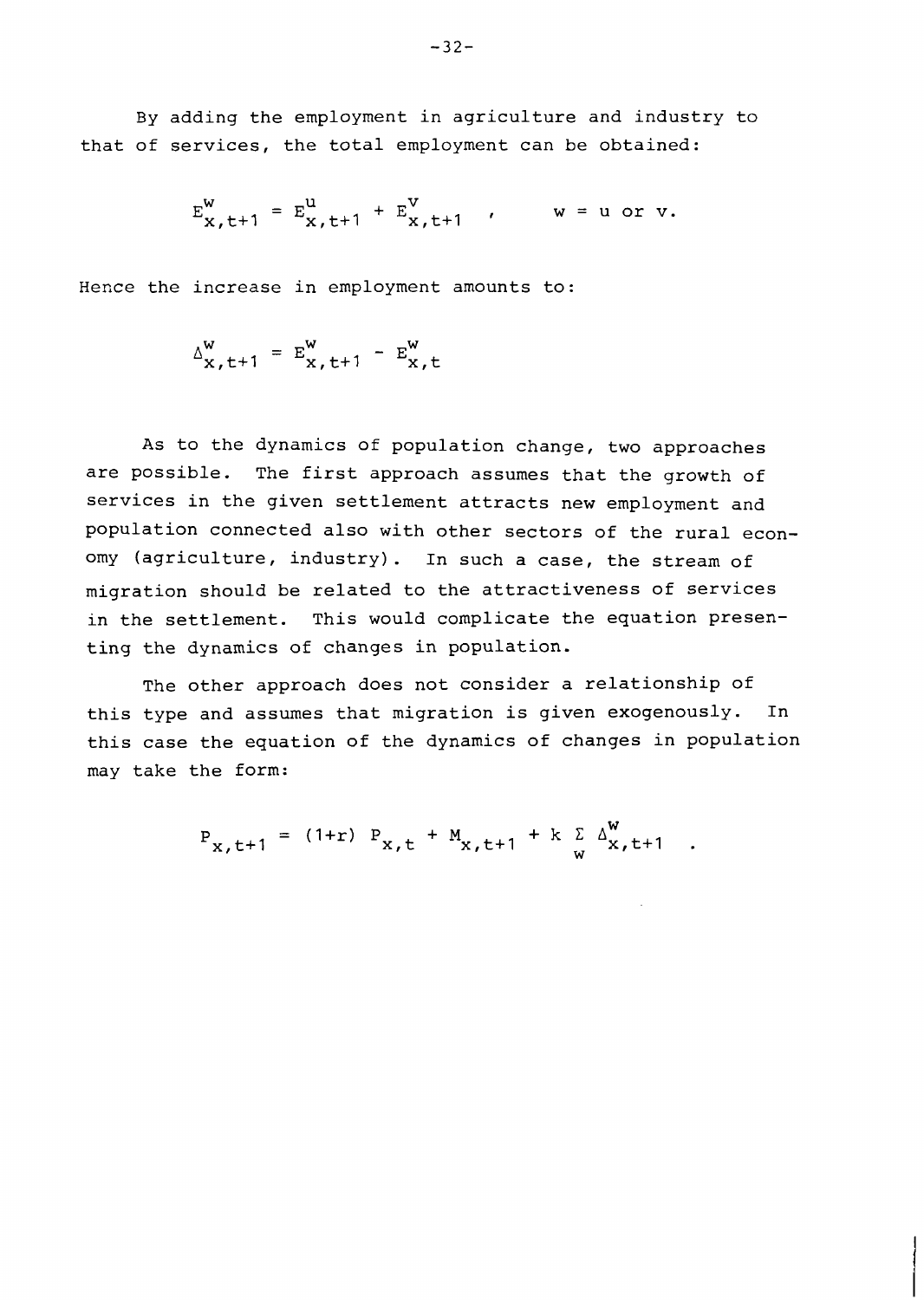REFERENCES

- Albegov, M. 1979. Generalized regional agriculture model (GRAM): Basic version. WP-79-93. Laxenburg, Austria: International Institute for Applied Systems Analysis.
- Allen, P.M., and M. Sanglier. 1979. A dynamic model of growth in a central place system. Geographical Analysis 11(3): 256-272.
- Beckmann, M.J. 1958. City hierarchies and the distribution of city sizes. Economic Development and Cultural Change 6:243.
- Bennett, R.J. 1975. Dynamic systems modeling of the Northwest region: 1. Spatio-temporal representation and identification; 2. Estimation of the spatio-temporal policy model; 3. Adaptive parameter policy model; 4. Adaptive spatiotemporal forecasts. Geographical Analysis 7:525-538, 539- 566, 617-636, 887-898.
- Bos, H.C. 1965. Spatial Dispersion of Economic Activity. Rot-<br>terdam: Rotterdam University Press. Rotterdam University Press.
- Bryce, H.J., ed., 1977. Small Cities in Transition. The Dynamics of Growth and Decline. Cambridge, Massachusetts: Ballinger.
- Chisholm, M. 1968. Rural Settlements and Land Use. London: Hutchinson University Library.
- Clout, H.D. 1972. Rural Geography. An Introductory Survey. Oxford: Pergamon Press.
- Domanski, R. 1979. Accessibility, efficiency and spatial organization. Environment and Planning A 11:1189-1206.
- Found, W.C. 1971. A Theoretical Approach to Rural Land-Use Patterns. London: E. Arnold.
- Hudson, J.C. 1969. A location theory for rural settlements. Annals of the Association of American Geographers 59:365-381.